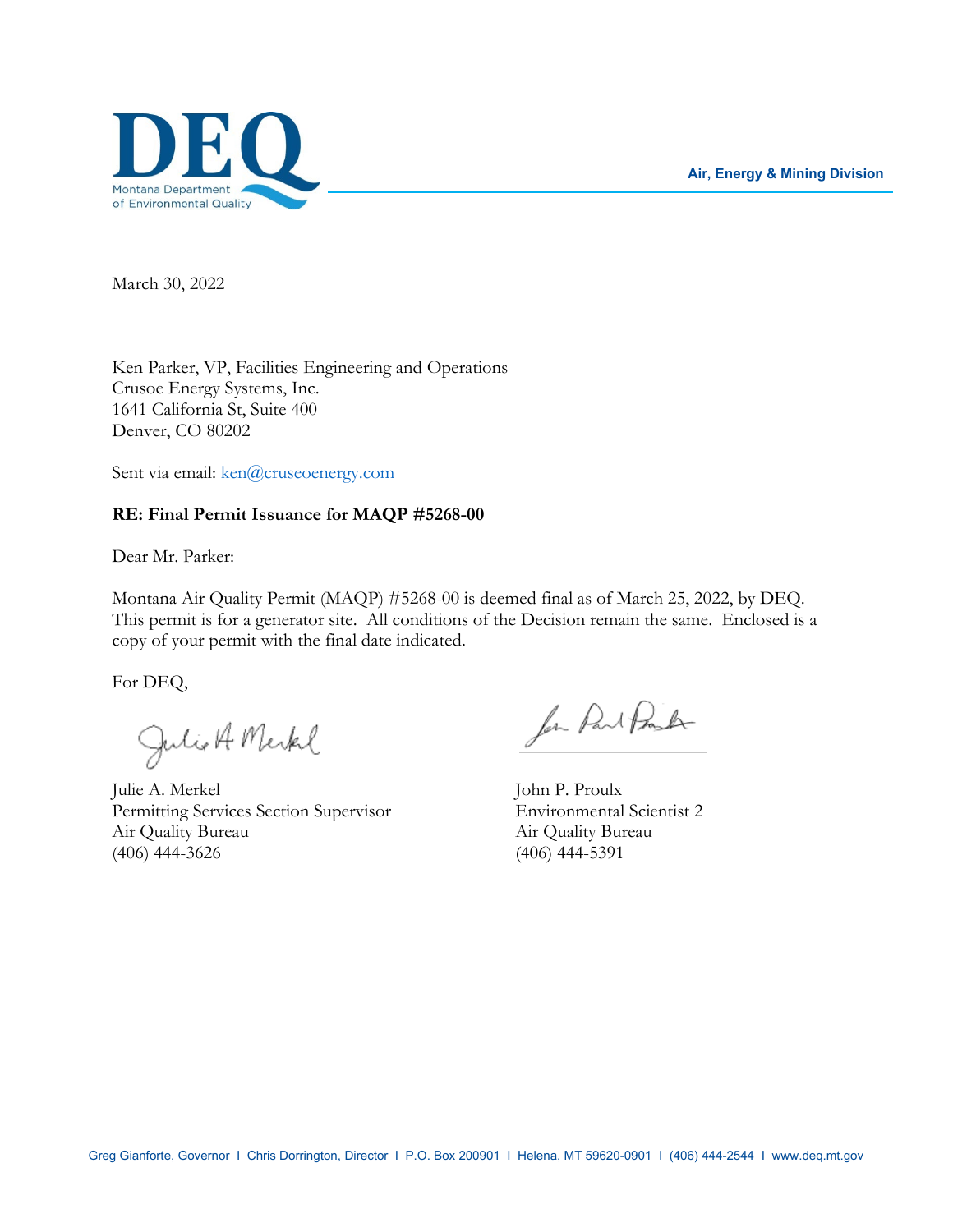# **Montana Department of Environmental Quality Air, Energy & Mining Division Air Quality Bureau**

THE ST **RAN** Y Montana Air Quality Permit #5268-00 Crusoe Energy Systems, Inc 1641 California St., Suite 400 Denver, CO 80202 March 25, 2022 $\frac{1}{2}$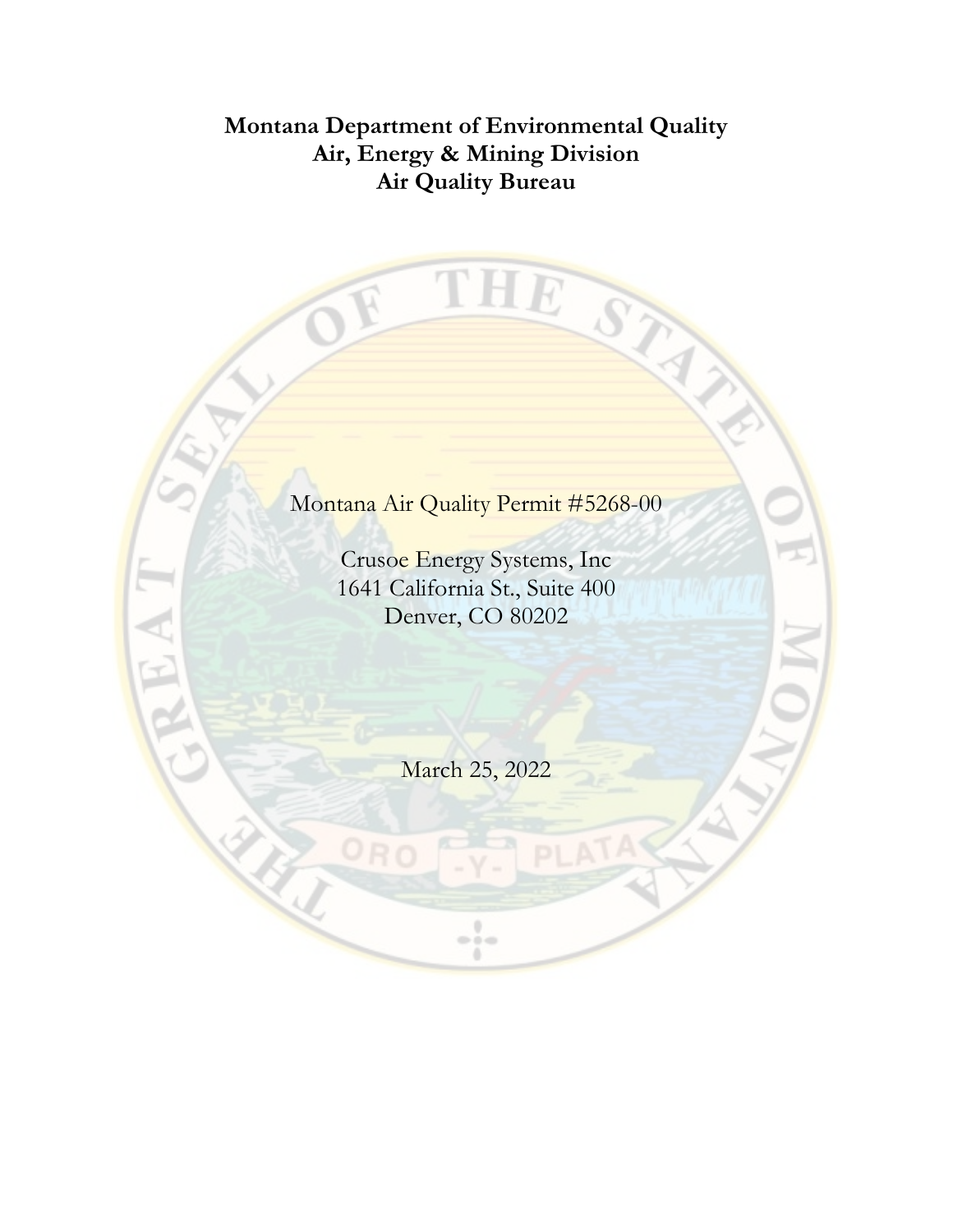# MONTANA AIR QUALITY PERMIT

Issued To: Crusoe Energy Systems, Inc. MAQP: #5268-00

 1641 California St. Suite 400 Application Complete: 1/28/2022 Denver, CO 80202 Preliminary Determination Issued: 2/18/2022 Department's Decision Issued: 3/9/2022 Permit Final: 3/25/2022

A Montana Air Quality Permit (MAQP), with conditions, is hereby granted to Crusoe Energy Systems, Inc. (Crusoe), pursuant to Sections 75-2-204 and 211 of the Montana Code Annotated (MCA), as amended, and Administrative Rules of Montana (ARM) 17.8.740, *et seq*., as amended, for the following:

Section I: Permitted Facilities

A. Permitted Equipment

Crusoe proposes to install and operate multiple Waukesha 9394 GSI engines.

The engines would be used to generate electricity through the combustion of gas that would otherwise be flared from an existing oil and gas facility. Each engine utilizes an air fuel ratio controller and a three-way catalyst to reduce emissions.

B. Plant Location

This facility is to be located approximately 7.9 miles north of Fairview, Montana, in Section 35, Township 26 North, Range 59 East, in Richland County, 47.96799°N, latitude and -104.0596°W, longitude, and is known as the Altuve Pad.

Section II: Conditions and Limitations

- <span id="page-2-1"></span><span id="page-2-0"></span>A. Emission Limitations
	- 1. Crusoe shall not have on site more than ten (10) natural gas-fired generator engines (ARM 17.8.749).
	- 2. Emissions from each individual Waukesha 9394 GSI engine at the Altuve Pad shall not exceed the following (ARM 17.8.752):

 $NO<sub>x</sub> - 0.15$  gr/bhp-hr  $CO - 0.30$  gr/bhp-hr  $VOC - 0.010 gr/bhp-hr$ 

3. Crusoe shall operate and maintain a non-selective catalytic reduction (NSCR) unit and an air/fuel ratio (AFR) controller within the parameters recommended by the equipment manufacturer on each Waukesha 9394 GSI engine (ARM 17.8.752).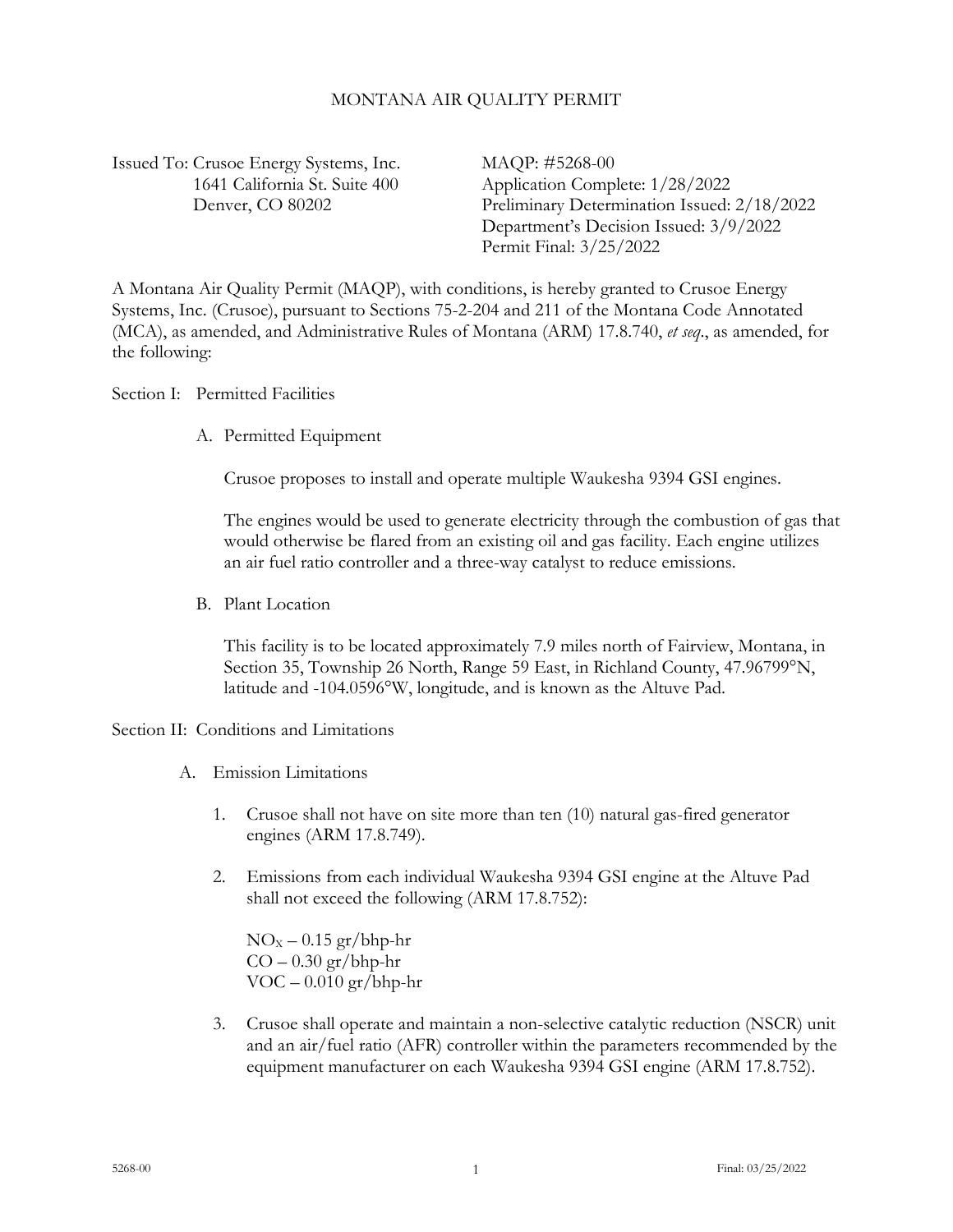- 4. Crusoe shall not cause or authorize emissions to be discharged into the outdoor atmosphere from any sources installed after November 23, 1968, that exhibit an opacity of 20% or greater averaged over 6 consecutive minutes (ARM 17.8.304).
- 5. Crusoe shall not cause or authorize the use of any street, road, or parking lot without taking reasonable precautions to control emissions of airborne particulate matter (ARM 17.8.308).
- 6. Crusoe shall treat all unpaved portions of the haul roads, access roads, parking lots, or general plant area with water and/or chemical dust suppressant as necessary to maintain compliance with the reasonable precaution limitation in Section II.A.4 (ARM 17.8.749).
- 7. Crusoe shall comply with all applicable standards and limitations, and the reporting, recordkeeping and notification requirements contained in Title 40 Code of Federal Regulations (CFR) 60, Subpart A, Subpart JJJJ, ARM 17.8.340 and 40 CFR 60, Subpart(s) A and JJJJ).
- 8. Crusoe shall comply with all applicable standards and limitations, and the reporting, recordkeeping and notification requirements contained in 40 CFR 63, Subpart A, Subpart ZZZZ (ARM 17.8.340 and 40 CFR 63, Subpart(s) A and ZZZZ).
- B. Testing Requirements
	- 1. Crusoe shall demonstrate compliance with the  $NO<sub>x</sub>$ , CO, and VOC limits in Section II.A[.2](#page-2-0) via source testing within 180 days after equipment commencement. Source testing shall be conducted for  $NO<sub>x</sub>$ , CO, and VOCs simultaneously. Compliance test results are determined by the average of three 1-hour or longer runs. Results shall be submitted to the Montana Department of Environmental Quality (Department) to demonstrate compliance with the emission limitations in Section II.A[.1](#page-2-1) (ARM 17.8.105 and ARM 17.8.749).
	- 2. Following the calendar date of the initial compliance demonstration, compliance with the applicable emission limits shall be demonstrated via source testing for NOx, CO, and VOCs simultaneously within 8,760 operating hours or 3 years, whichever comes first. Source testing shall follow the applicable methods defined in 40 CFR 60 Subpart JJJJ, or equivalent methods as approved in writing by the Department. Future compliance demonstration shall be required at this same frequency for each engine on site from the date of the last compliance demonstration (ARM 17.8.105, ARM 17.8.749, ARM 17.8.340, 40 CFR 60 Subpart JJJJ, and 40 CFR 60 Subpart KKKK).
	- 3. All compliance source tests shall conform to the requirements of the Montana Source Test Protocol and Procedures Manual (ARM 17.8.106).
	- 4. The Department may require further testing (ARM 17.8.105).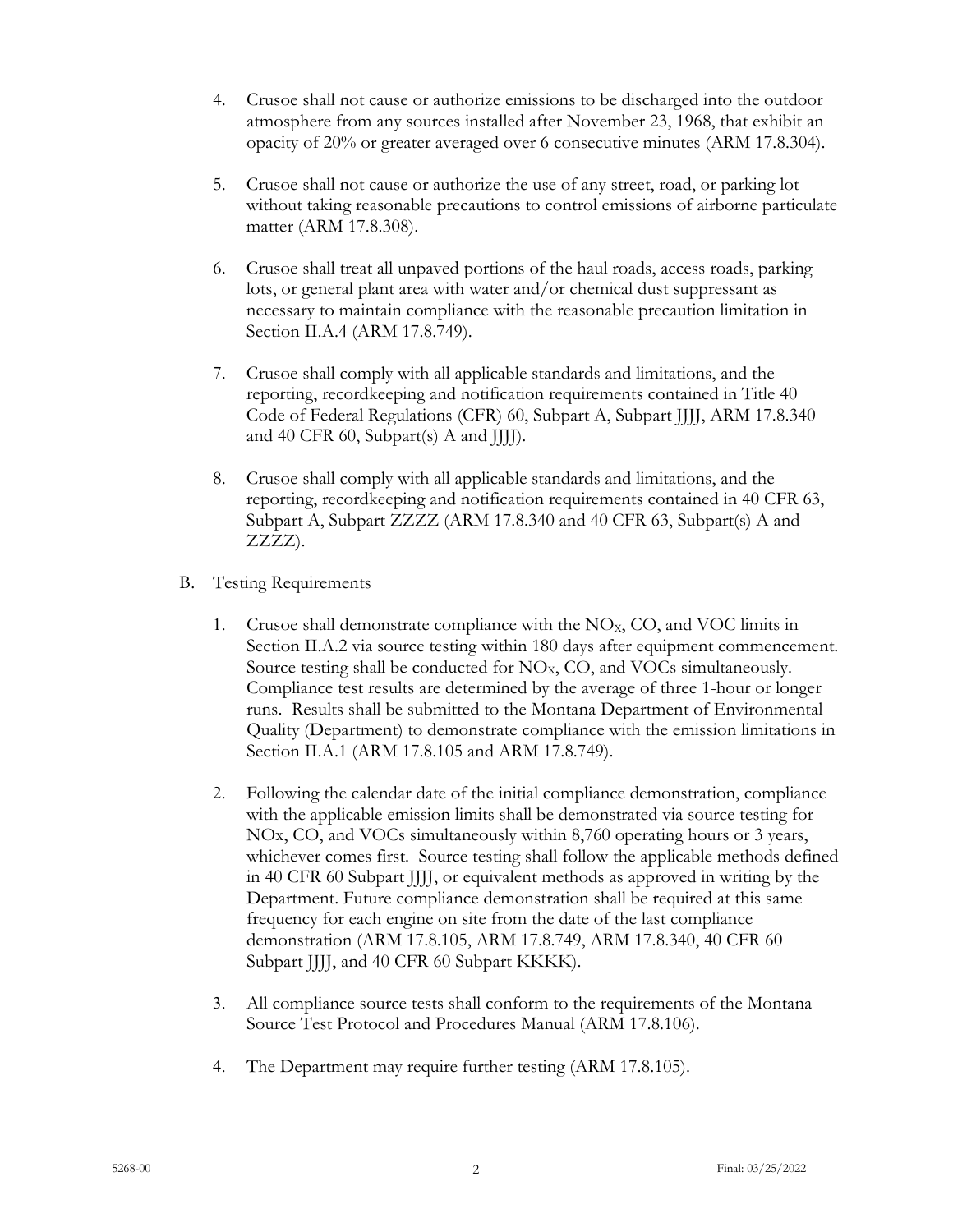- C. Operational Reporting Requirements
	- 1. Crusoe shall notify the Department of any construction or improvement project conducted, pursuant to ARM 17.8.745, that would include *the addition of a new* emissions unit*,* change in control equipment, stack height, stack diameter, stack flow, stack gas temperature, source location, or fuel specifications, or would result in an increase in source capacity above its permitted operation.

The notice must be submitted to the Department, in writing, 10 days prior to startup or use of the proposed de minimis change, or as soon as reasonably practicable in the event of an unanticipated circumstance causing the de minimis change and must include the information requested in ARM 17.8.745(l)(d) (ARM 17.8.745).

- 2. All records compiled in accordance with this permit must be maintained by Crusoe as a permanent business record for at least 5 years following the date of the measurement, must be available at the plant site for inspection by the Department, and must be submitted to the Department upon request. These records may be stored at a location other than the plant site upon approval by the Department (ARM 17.8.749).
- 3. Crusoe shall annually certify that the Altuve Site emissions are less than those that would require the source to obtain an air quality operating permit as required by ARM 17.8.1204(3)(b). The annual certification shall comply with the certification requirements of ARM 17.8.1207. The annual certification shall be submitted along with the annual emissions inventory information (ARM 17.8.749 and ARM 17.8.1204).
- D. Notification
	- 1. Crusoe shall notify the Department in writing of the date of commencement of operation of any emitting source within 30-days following the date of commencement.

# SECTION III: General Conditions

- A. Inspection Crusoe shall allow the Department's representatives access to the source at all reasonable times for the purpose of making inspections or surveys, collecting samples, obtaining data, auditing any monitoring equipment such as Continuous Emission Monitoring Systems (CEMS) or Continuous Emission Rate Monitoring Systems (CERMS), or observing any monitoring or testing, and otherwise conducting all necessary functions related to this permit.
- B. Waiver The permit and the terms, conditions, and matters stated herein shall be deemed accepted if Crusoe fails to appeal as indicated below.
- C. Compliance with Statutes and Regulations Nothing in this permit shall be construed as relieving Crusoe of the responsibility for complying with any applicable federal or Montana statute, rule, or standard, except as specifically provided in ARM 17.8.740, *et seq*. (ARM 17.8.756).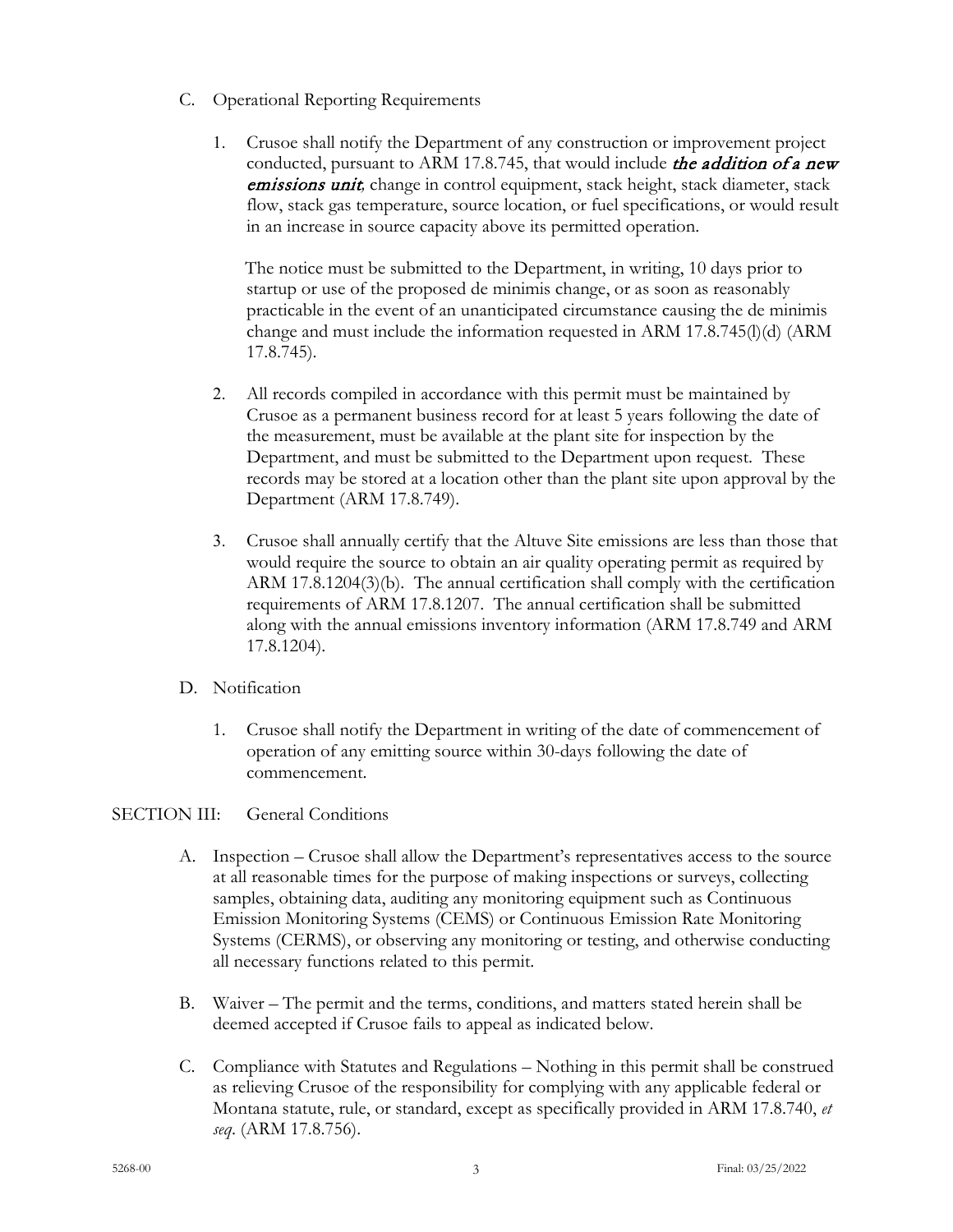- D. Enforcement Violations of limitations, conditions and requirements contained herein may constitute grounds for permit revocation, penalties, or other enforcement action as specified in Section 75-2-401, *et seq*., MCA.
- E. Appeals Any person or persons jointly or severally adversely affected by the Department's decision may request, within 15 days after the Department renders its decision, upon affidavit setting forth the grounds therefor, a hearing before the Board of Environmental Review (Board). A hearing shall be held under the provisions of the Montana Administrative Procedures Act. The filing of a request for a hearing does not stay the Department's decision, unless the Board issues a stay upon receipt of a petition and a finding that a stay is appropriate under Section 75-2-211(11)(b), MCA. The issuance of a stay on a permit by the Board postpones the effective date of the Department's decision until conclusion of the hearing and issuance of a final decision by the Board. If a stay is not issued by the Board, the Department's decision on the application is final 16 days after the Department's decision is made.
- F. Permit Inspection As required by ARM 17.8.755, Inspection of Permit, a copy of the air quality permit shall be made available for inspection by the Department at the location of the source.
- G. Permit Fee Pursuant to Section 75-2-220, MCA, failure to pay the annual operation fee by Crusoe may be grounds for revocation of this permit, as required by that section and rules adopted thereunder by the Board.
- H. Duration of Permit Construction or installation must begin, or contractual obligations entered into that would constitute substantial loss within 3 years of permit issuance and proceed with due diligence until the project is complete or the permit shall expire (ARM 17.8.762).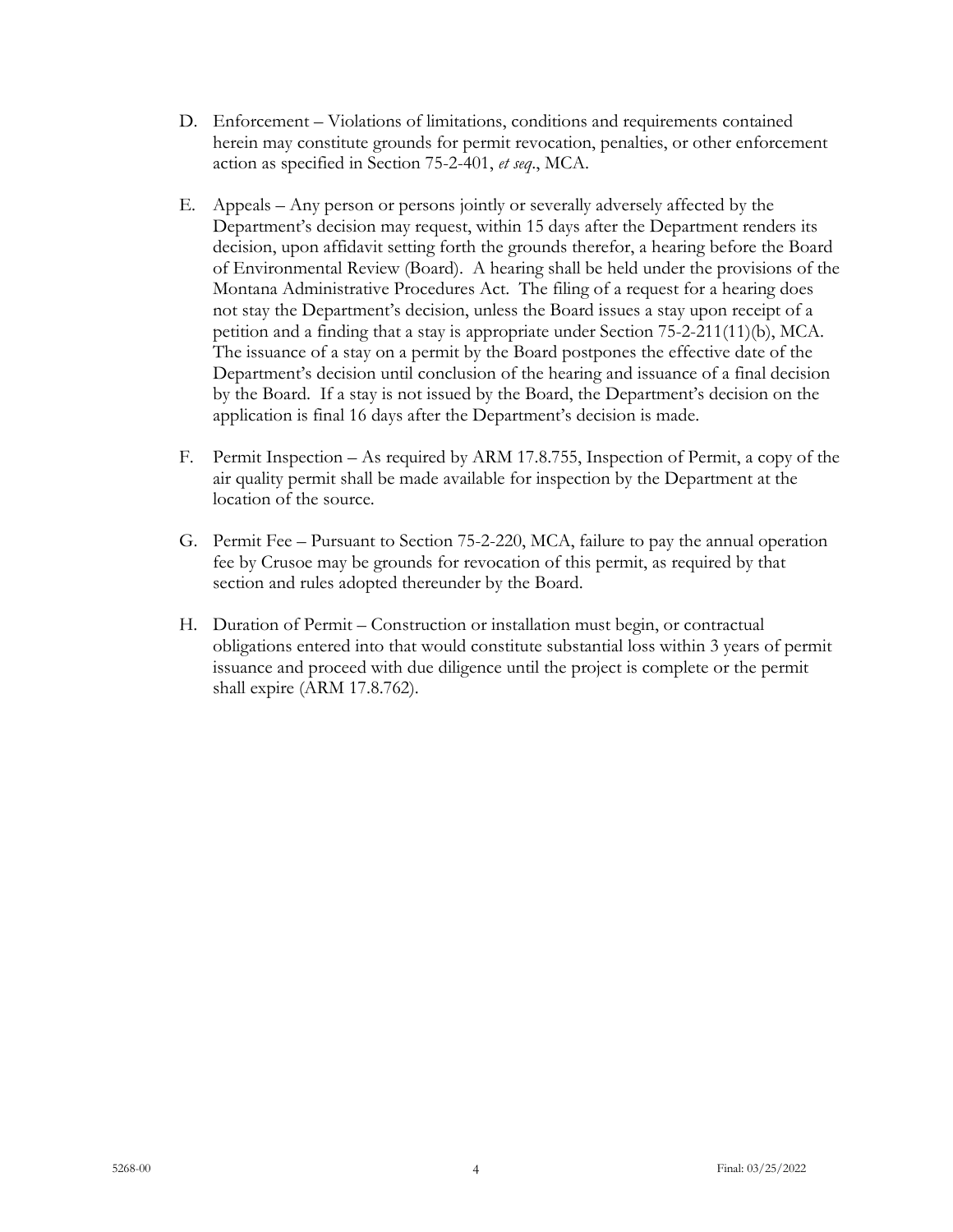# Montana Air Quality Permit (MAQP) Analysis Crusoe Energy Systems, Inc. – Altuve Pad MAQP #5268-00

I. Introduction/Process Description

This facility is to be located approximately 7.9 miles north of Fairview, Montana, in Section 35, Township 26 North, Range 59 East, in Richland County, 47.96799°N, latitude and - 104.0596°W, longitude, and is known as the Altuve Pad.

# A. Permitted Equipment

Crusoe proposes to install ten (10) 2,500 brake horsepower (bhp) Waukesha 9394 GSI generator engines at the Altuve Pad.

B. Source Description

Crusoe plans to install and operate ten (10) 2,500 bhp Waukesha 9394 GSI generator engines for the purpose of generating electricity to power local data farms. The engines will utilize well gas that would otherwise be flared to the atmosphere.

C. Additional Information

Additional information, such as applicable rules and regulations, Best Available Control Technology (BACT)/Reasonably Available Control Technology (RACT) determinations, air quality impacts, and environmental assessments, is included in the analysis associated with each change to the permit.

II. Applicable Rules and Regulations

The following are partial explanations of some applicable rules and regulations that apply to the facility. The complete rules are stated in the Administrative Rules of Montana (ARM) and are available, upon request, from the Department of Environmental Quality (Department). Upon request, the Department will provide references for location of complete copies of all applicable rules and regulations or copies where appropriate.

- A. ARM 17.8, Subchapter 1 General Provisions, including but not limited to:
	- 1. ARM 17.8.101 Definitions. This rule includes a list of applicable definitions used in this chapter, unless indicated otherwise in a specific subchapter.
	- 2. ARM 17.8.105 Testing Requirements. Any person or persons responsible for the emission of any air contaminant into the outdoor atmosphere shall, upon written request of the Department, provide the facilities and necessary equipment (including instruments and sensing devices) and shall conduct tests, emission or ambient, for such periods of time as may be necessary using methods approved by the Department.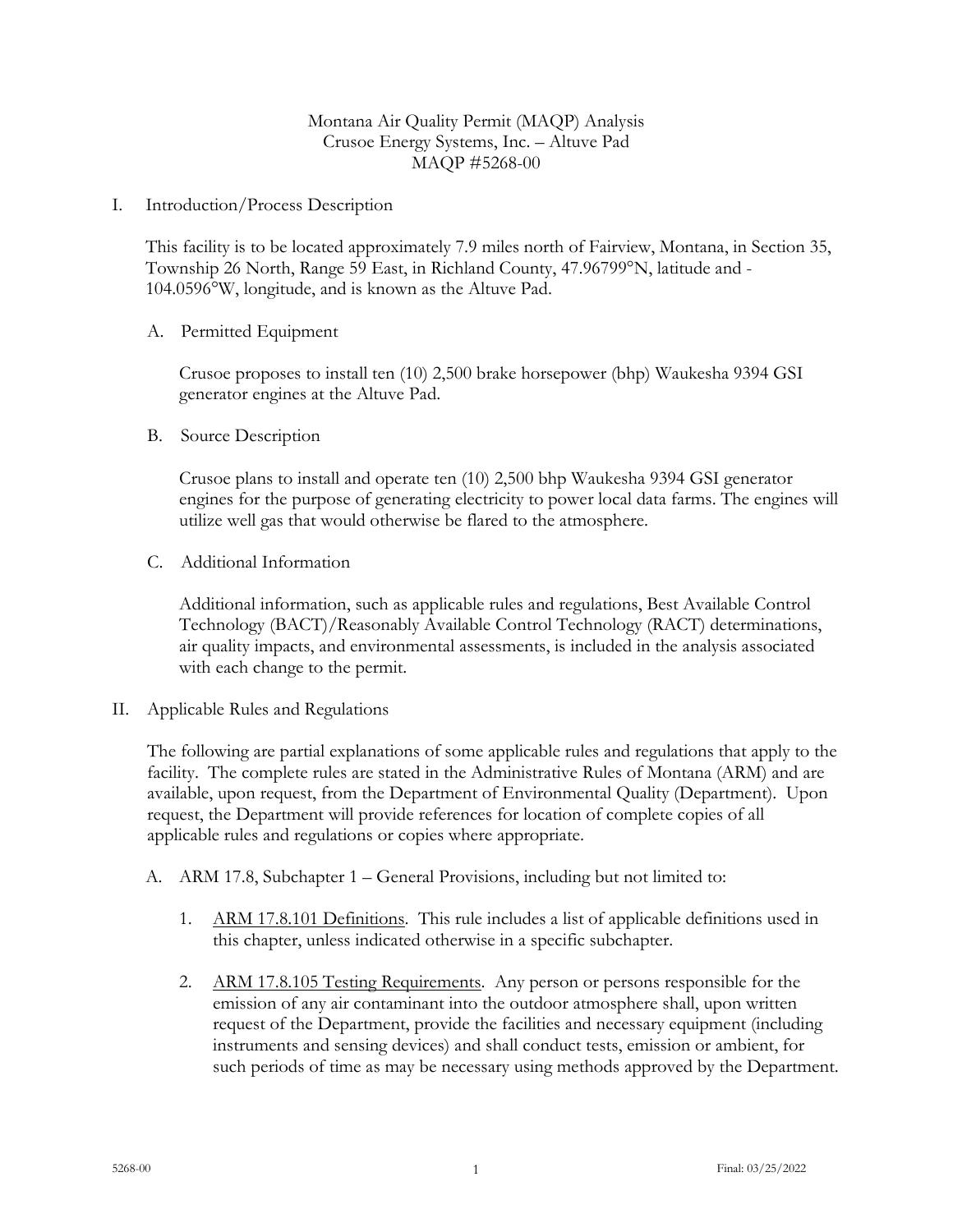3. ARM 17.8.106 Source Testing Protocol. The requirements of this rule apply to any emission source testing conducted by the Department, any source or other entity as required by any rule in this chapter, or any permit or order issued pursuant to this chapter, or the provisions of the Clean Air Act of Montana, 75-2-101, *et seq*., Montana Code Annotated (MCA).

Crusoe shall comply with the requirements contained in the Montana Source Test Protocol and Procedures Manual, including, but not limited to, using the proper test methods and supplying the required reports. A copy of the Montana Source Test Protocol and Procedures Manual is available from the Department upon request.

- 4. ARM 17.8.110 Malfunctions. (2) The Department must be notified promptly by telephone whenever a malfunction occurs that can be expected to create emissions in excess of any applicable emission limitation or to continue for a period greater than 4 hours.
- 5. ARM 17.8.111 Circumvention. (1) No person shall cause or permit the installation or use of any device or any means that, without resulting in reduction of the total amount of air contaminant emitted, conceals or dilutes an emission of air contaminant that would otherwise violate an air pollution control regulation. (2) No equipment that may produce emissions shall be operated or maintained in such a manner as to create a public nuisance.
- B. ARM 17.8, Subchapter 2 Ambient Air Quality, including, but not limited to the following:
	- 1. ARM 17.8.204 Ambient Air Monitoring
	- 2. ARM 17.8.210 Ambient Air Quality Standards for Sulfur Dioxide
	- 3. ARM 17.8.211 Ambient Air Quality Standards for Nitrogen Dioxide
	- 4. ARM 17.8.212 Ambient Air Quality Standards for Carbon Monoxide
	- 5. ARM 17.8.213 Ambient Air Quality Standard for Ozone
	- 6. ARM 17.8.214 Ambient Air Quality Standard for Hydrogen Sulfide
	- 7. ARM 17.8.220 Ambient Air Quality Standard for Settled Particulate Matter
	- 8. ARM 17.8.221 Ambient Air Quality Standard for Visibility
	- 9. ARM 17.8.222 Ambient Air Quality Standard for Lead
	- 10. ARM 17.8.223 Ambient Air Quality Standard for  $PM_{10}$
	- 11. ARM 17.8.230 Fluoride in Forage

Crusoe must maintain compliance with the applicable ambient air quality standards.

- C. ARM 17.8, Subchapter 3 Emission Standards, including, but not limited to:
	- 1. ARM 17.8.304 Visible Air Contaminants. This rule requires that no person may cause or authorize emissions to be discharged into the outdoor atmosphere from any source installed after November 23, 1968, that exhibit an opacity of 20% or greater averaged over 6 consecutive minutes.
	- 2. ARM 17.8.308 Particulate Matter, Airborne. (1) This rule requires an opacity limitation of less than 20% for all fugitive emission sources and that reasonable precautions be taken to control emissions of airborne particulate matter.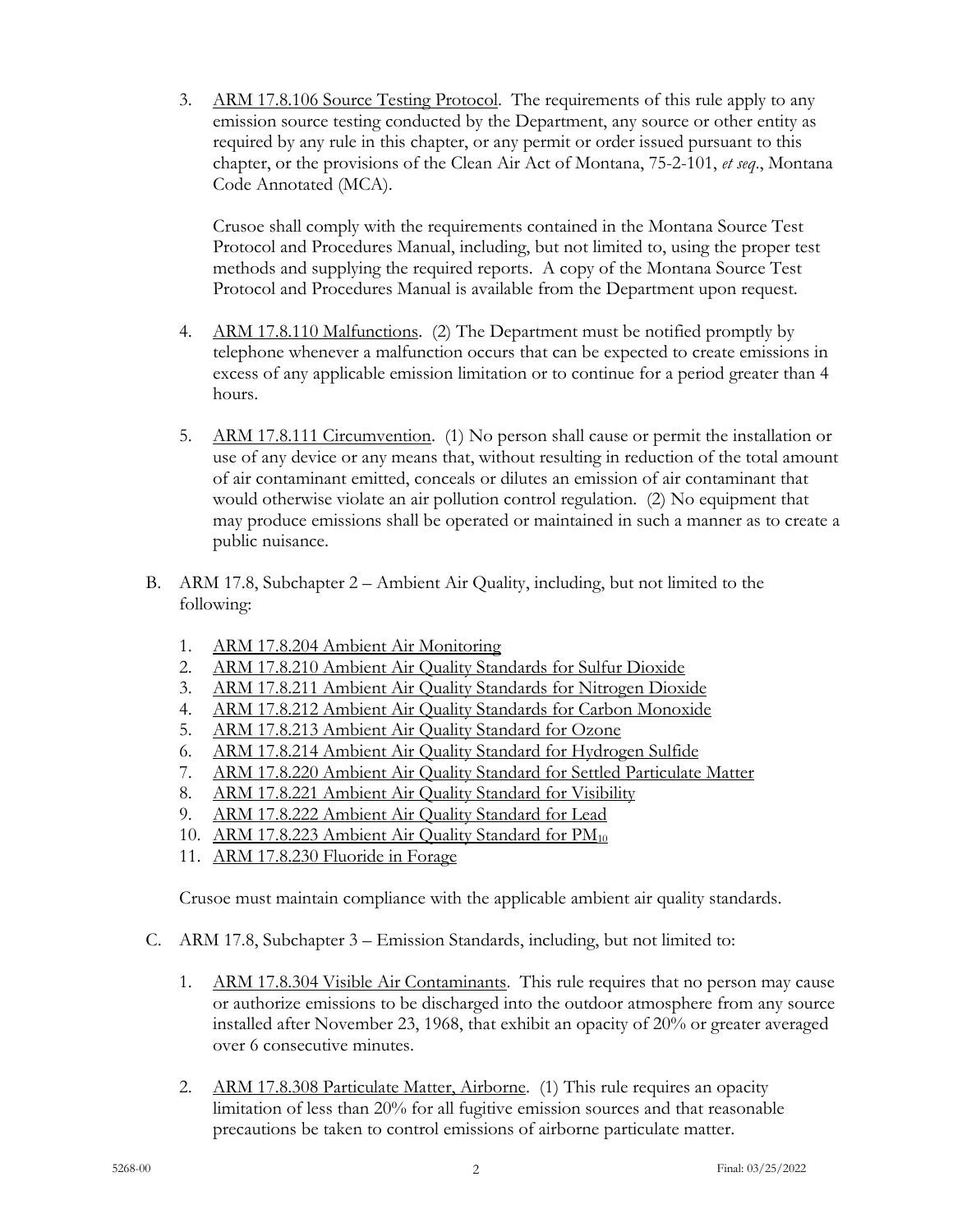(2) Under this rule, Crusoe shall not cause or authorize the use of any street, road, or parking lot without taking reasonable precautions to control emissions of airborne particulate matter.

- 3. ARM 17.8.309 Particulate Matter, Fuel Burning Equipment. This rule requires that no person shall cause, allow, or permit to be discharged into the atmosphere particulate matter caused by the combustion of fuel in excess of the amount determined by this rule.
- 4. ARM 17.8.310 Particulate Matter, Industrial Process. This rule requires that no person shall cause, allow, or permit to be discharged into the atmosphere particulate matter in excess of the amount set forth in this rule.
- 5. ARM 17.8.316 Incinerators. This rule requires that no person may cause or authorize emissions to be discharged into the outdoor atmosphere from any incinerator, particulate matter in excess of 0.10 grains per standard cubic foot of dry flue gas, adjusted to 12% carbon dioxide and calculated as if no auxiliary fuel had been used. Further, no person shall cause or authorize to be discharged into the outdoor atmosphere from any incinerator emissions that exhibit an opacity of 10% or greater averaged over 6 consecutive minutes.
- 6. ARM 17.8.322 Sulfur Oxide Emissions--Sulfur in Fuel. This rule requires that no person shall burn liquid, solid, or gaseous fuel in excess of the amount set forth in this rule.
- 7. ARM 17.8.324 Hydrocarbon Emissions--Petroleum Products. (3) No person shall load or permit the loading of gasoline into any stationary tank with a capacity of 250 gallons or more from any tank truck or trailer, except through a permanent submerged fill pipe, unless such tank is equipped with a vapor loss control device as described in (1) of this rule.
- 8. ARM 17.8.340 Standard of Performance for New Stationary Sources and Emission Guidelines for Existing Sources. This rule incorporates, by reference, 40 CFR Part 60, Standards of Performance for New Stationary Sources (NSPS). Crusoe is considered an NSPS affected facility under 40 CFR Part 60 and is subject to the requirements of the following subparts.
	- a.  $40 \text{ CFR } 60$ , Subpart A General Provisions apply to all equipment or facilities subject to an NSPS Subpart as listed below:
	- b. 40 CFR 60, Subpart JJJJ Standards of Performance for Stationary Spark Ignition Internal Combustion Engines. The proposed engines will be ordered after June 12, 2006, and manufactured after either July 1, 2007 and July 2, 2008, as applicable based on horsepower. Therefore, the engines operated at this facility are subject to this regulation.
- 10. ARM 17.8.342 Emission Standards for Hazardous Air Pollutants for Source Categories. The source, as defined and applied in 40 CFR Part 63, shall comply with the requirements of 40 CFR Part 63, as listed below: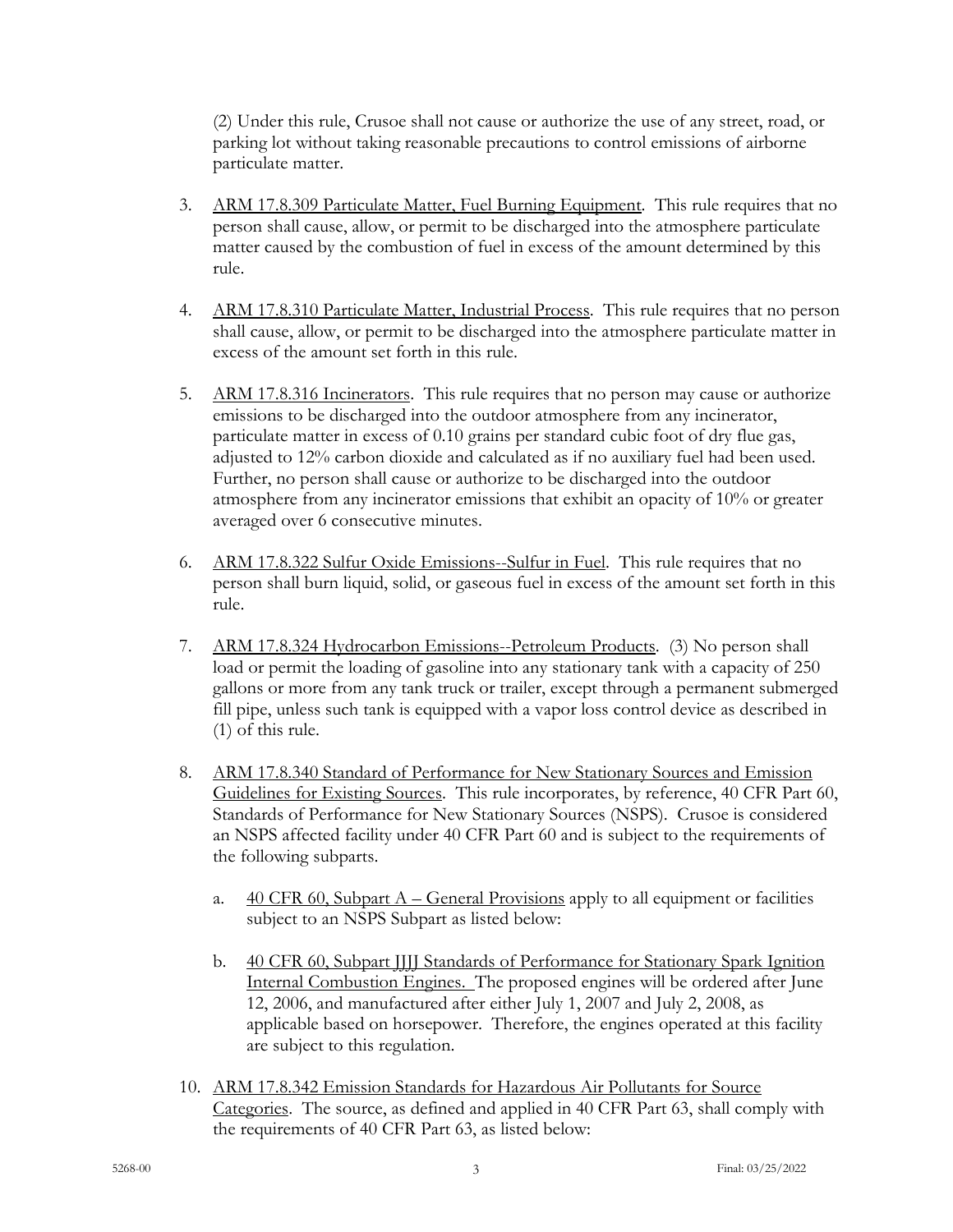- a.  $\frac{40 \text{ CFR } 63, \text{Subpart } A \text{General Provisions apply to all equipment or facilities}}{90 \text{ CFR } 63, \text{Subpart } A \text{General Provisions apply to all equipment or facilities}}$ subject to a NESHAP Subpart as listed below:
- b. 40 CFR 63, Subpart ZZZZ National Emissions Standards for Hazardous Air Pollutants for Stationary Reciprocating Internal Combustion Engines. Subpart ZZZZ applies to the new reciprocating engines but compliance with Subpart ZZZZ is demonstrated by compliance with 40 CFR 60 Subpart JJJJ.
- D. ARM 17.8, Subchapter 5 Air Quality Permit Application, Operation, and Open Burning Fees, including, but not limited to:
	- 1. ARM 17.8.504 Air Quality Permit Application Fees. This rule requires that an applicant submit an air quality permit application fee concurrent with the submittal of an air quality permit application. A permit application is incomplete until the proper application fee is paid to the Department. Crusoe submitted the appropriate permit application fee for the current permit action.
	- 2. ARM 17.8.505 Air Quality Operation Fees. An annual air quality operation fee must, as a condition of continued operation, be submitted to the Department by each source of air contaminants holding an air quality permit (excluding an open burning permit) issued by the Department. The air quality operation fee is based on the actual or estimated actual amount of air pollutants emitted during the previous calendar year.

An air quality operation fee is separate and distinct from an air quality permit application fee. The annual assessment and collection of the air quality operation fee, described above, shall take place on a calendar-year basis. The Department may insert into any final permit issued after the effective date of these rules, such conditions as may be necessary to require the payment of an air quality operation fee on a calendaryear basis, including provisions that prorate the required fee amount.

- E. ARM 17.8, Subchapter 7 Permit, Construction, and Operation of Air Contaminant Sources, including, but not limited to:
	- 1. ARM 17.8.740 Definitions. This rule is a list of applicable definitions used in this chapter, unless indicated otherwise in a specific subchapter.
	- 2. ARM 17.8.743 Montana Air Quality Permits--When Required. This rule requires a person to obtain an air quality permit or permit modification to construct, modify, or use any air contaminant sources that have the potential to emit (PTE) greater than 25 tons per year of any pollutant. Crusoe has a PTE greater than 25 tons per year of Oxides of Nitrogen  $(NO<sub>X</sub>)$  and Carbon Monoxide  $(CO)$ ; therefore, an air quality permit is required.
	- 3. ARM 17.8.744 Montana Air Quality Permits--General Exclusions. This rule identifies the activities that are not subject to the Montana Air Quality Permit program.
	- 4. ARM 17.8.745 Montana Air Quality Permits--Exclusion for De Minimis Changes. This rule identifies the de minimis changes at permitted facilities that do not require a permit under the Montana Air Quality Permit Program.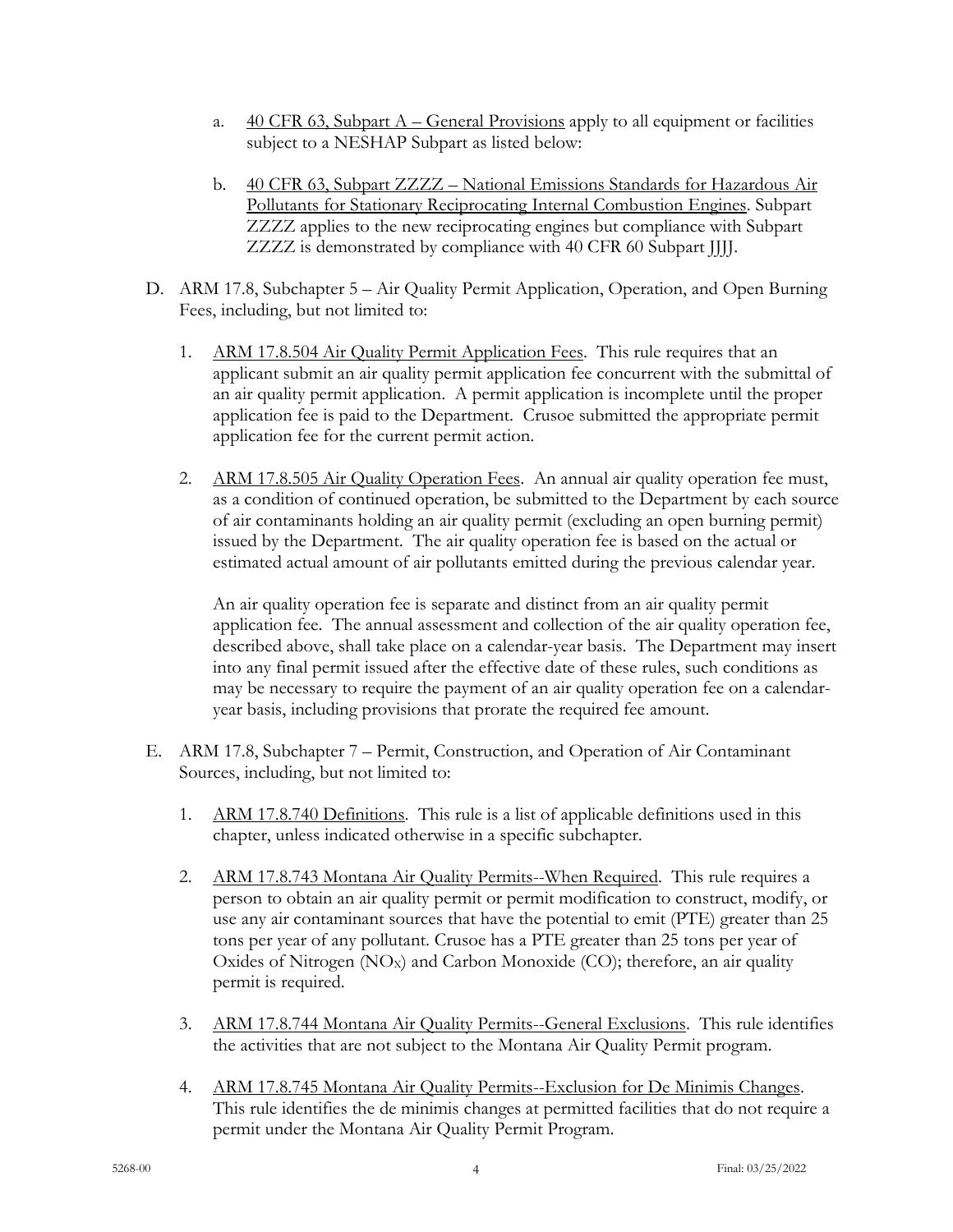- 5. ARM 17.8.748 New or Modified Emitting Units--Permit Application Requirements. (1) This rule requires that a permit application be submitted prior to installation, modification, or use of a source. Crusoe submitted the required permit application for the current permit action. (7) This rule requires that the applicant notify the public by means of legal publication in a newspaper of general circulation in the area affected by the application for a permit. Crusoe submitted an affidavit of publication of public notice for the *February 2, 2022,* issue of the *Sidney Herald*, a newspaper of general circulation in the Town of Sidney in Richland County, as proof of compliance with the public notice requirements.
- 6. ARM 17.8.749 Conditions for Issuance or Denial of Permit. This rule requires that the permits issued by the Department must authorize the construction and operation of the facility or emitting unit subject to the conditions in the permit and the requirements of this subchapter. This rule also requires that the permit must contain any conditions necessary to assure compliance with the Federal Clean Air Act (FCAA), the Clean Air Act of Montana, and rules adopted under those acts.
- 7. ARM 17.8.752 Emission Control Requirements. This rule requires a source to install the maximum air pollution control capability that is technically practicable and economically feasible, except that BACT shall be utilized. The required BACT analysis is included in Section III of this permit analysis.
- 8. ARM 17.8.755 Inspection of Permit. This rule requires that air quality permits shall be made available for inspection by the Department at the location of the source.
- 9. ARM 17.8.756 Compliance with Other Requirements. This rule states that nothing in the permit shall be construed as relieving Crusoe of the responsibility for complying with any applicable federal or Montana statute, rule, or standard, except as specifically provided in ARM 17.8.740, *et seq*.
- 10. ARM 17.8.759 Review of Permit Applications. This rule describes the Department's responsibilities for processing permit applications and making permit decisions on those permit applications that do not require the preparation of an environmental impact statement.
- 11. ARM 17.8.760 Additional Review of Permit Applications. This rule describes the Department's responsibilities for processing permit applications and making permit decisions on those applications that require an environmental impact statement.
- 12. ARM 17.8.762 Duration of Permit. An air quality permit shall be valid until revoked or modified, as provided in this subchapter, except that a permit issued prior to construction of a new or modified source may contain a condition providing that the permit will expire unless construction is commenced within the time specified in the permit, which in no event may be less than 1 year after the permit is issued.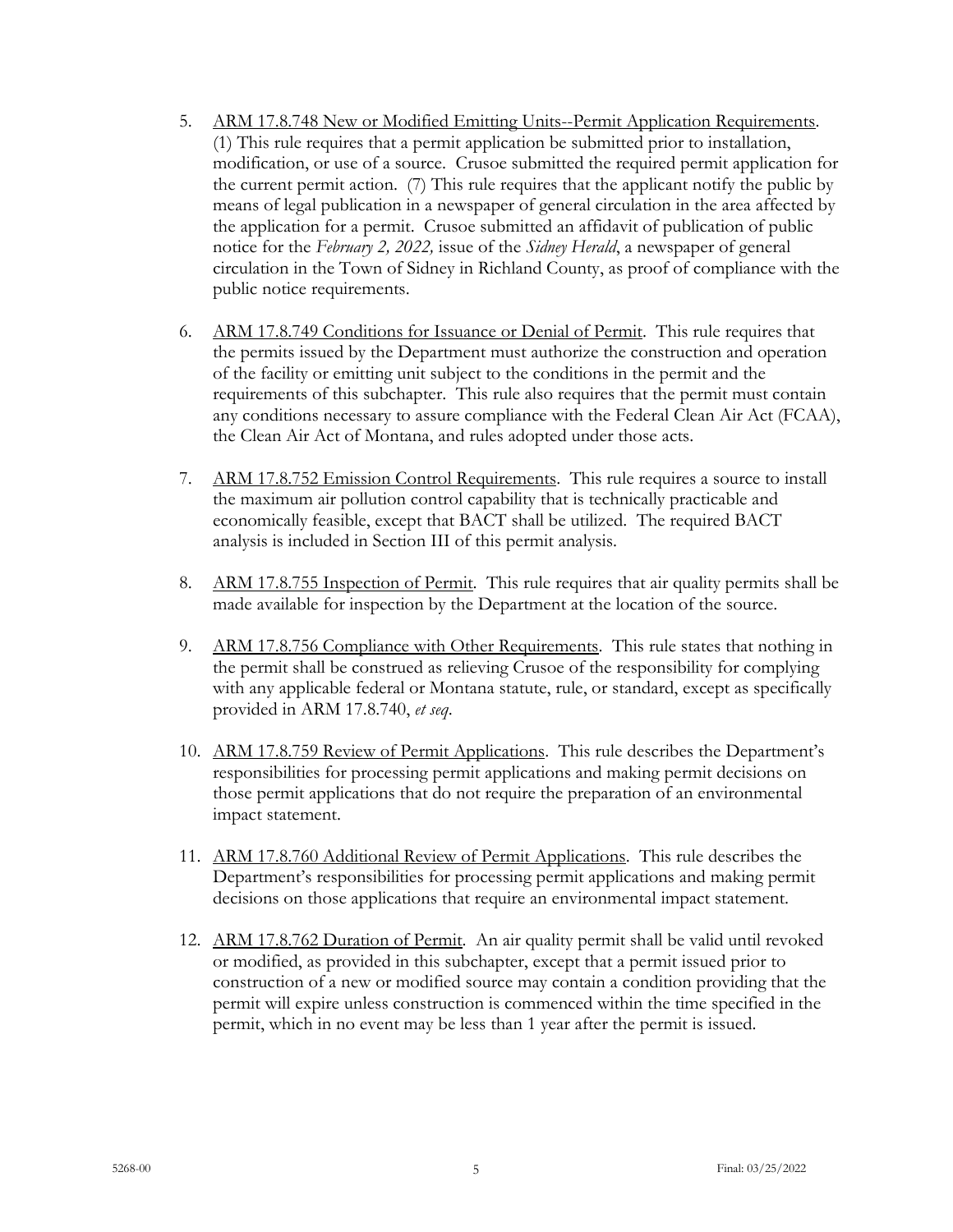- 13. ARM 17.8.763 Revocation of Permit. An air quality permit may be revoked upon written request of the permittee, or for violations of any requirement of the Clean Air Act of Montana, rules adopted under the Clean Air Act of Montana, the FCAA, rules adopted under the FCAA, or any applicable requirement contained in the Montana State Implementation Plan (SIP).
- 14. ARM 17.8.764 Administrative Amendment to Permit. An air quality permit may be amended for changes in any applicable rules and standards adopted by the Board of Environmental Review (Board) or changed conditions of operation at a source or stack that do not result in an increase of emissions as a result of those changed conditions. The owner or operator of a facility may not increase the facility's emissions beyond permit limits unless the increase meets the criteria in ARM 17.8.745 for a de minimis change not requiring a permit, or unless the owner or operator applies for and receives another permit in accordance with ARM 17.8.748, ARM 17.8.749, ARM 17.8.752, ARM 17.8.755, and ARM 17.8.756, and with all applicable requirements in ARM Title 17, Chapter 8, Subchapters 8, 9, and 10.
- 15. ARM 17.8.765 Transfer of Permit. This rule states that an air quality permit may be transferred from one person to another if written notice of intent to transfer, including the names of the transferor and the transferee, is sent to the Department.
- 16. ARM 17.8.770 Additional Requirements for Incinerators. This rule specifies the additional information that must be submitted to the Department for incineration facilities subject to 75-2-215, Montana Code Annotated (MCA).
- 17. ARM 17.8.771 Mercury Emission Standards for Mercury-Emitting Generating Units. This rule identifies mercury emission limitation requirements, mercury control strategy requirements, and application requirements for mercury-emitting generating units.
- F. ARM 17.8, Subchapter 8 Prevention of Significant Deterioration of Air Quality, including, but not limited to:
	- 1. ARM 17.8.801 Definitions. This rule is a list of applicable definitions used in this subchapter.
	- 2. ARM 17.8.818 Review of Major Stationary Sources and Major Modifications--Source Applicability and Exemptions. The requirements contained in ARM 17.8.819 through ARM 17.8.827 shall apply to any major stationary source and any major modification, with respect to each pollutant subject to regulation under the FCAA that it would emit, except as this subchapter would otherwise allow.

This facility is not a major stationary source because this facility is not a listed source and the facility's PTE is below 250 tons per year of any pollutant (excluding fugitive emissions).

- G. ARM 17.8, Subchapter 12 Operating Permit Program Applicability, including, but not limited to:
	- 1. ARM 17.8.1201 Definitions. (23) Major Source under Section 7412 of the FCAA is defined as any source having: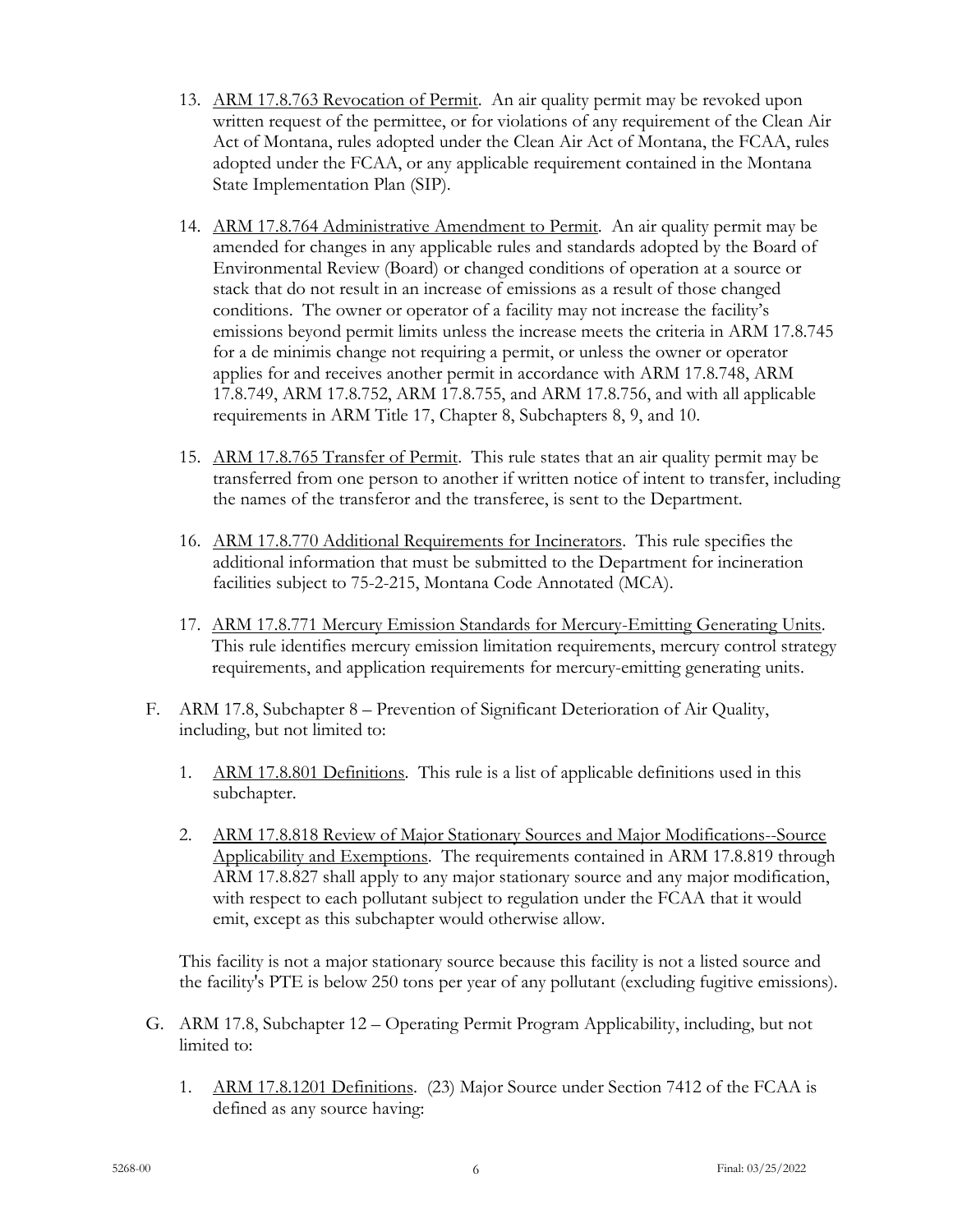- a.  $PTE > 100$  tons/year of any pollutant;
- b. PTE  $> 10$  tons/year of any one hazardous air pollutant (HAP), PTE  $> 25$ tons/year of a combination of all HAPs, or lesser quantity as the Department may establish by rule; or
- c. PTE  $> 70$  tons/year of particulate matter with an aerodynamic diameter of 10 microns or less  $(PM_{10})$  in a serious  $PM_{10}$  nonattainment area.
- 2. ARM 17.8.1204 Air Quality Operating Permit Program. (1) Title V of the FCAA amendments of 1990 requires that all sources, as defined in ARM 17.8.1204(1), obtain a Title V Operating Permit. In reviewing and issuing MAQP #5268-00 for Crusoe, the following conclusions were made:
	- a. The facility's PTE is less than 100 tons/year for any pollutant.
	- b. The facility's PTE is less than 10 tons/year for any one HAP and less than 25 tons/year for all HAPs.
	- c. This source is not located in a serious  $PM_{10}$  nonattainment area.
	- d. This facility is subject to current NSPS (40 CFR 60, Subparts A and JJJJ).
	- e. This facility is subject to current NESHAP (40 CFR 63, Subparts A and ZZZZ).
	- f. This source is not a Title IV affected source.
	- g. This source is not a solid waste combustion unit.
	- h. This source is not an EPA designated Title V source.

Based on these facts, the Department determined that Crusoe will be a minor source of emissions as defined under Title V. However, if minor sources subject to NSPS are required to obtain a Title V Operating Permit, Crusoe will be required to obtain a Title V Operating Permit.

III. BACT Determination

A BACT determination is required for each new or modified source. Crusoe shall install on the new or modified source the maximum air pollution control capability, which is technically practicable and economically feasible, except that BACT shall be utilized.

A BACT analysis was submitted by Crusoe in permit application #5268-00, addressing some available methods of controlling pollutant emissions from the Altuve Pad. The following control options have been reviewed by the Department to make the BACT determination,

# $NO<sub>X</sub>$

The following options were reviewed for NO<sub>x</sub> control.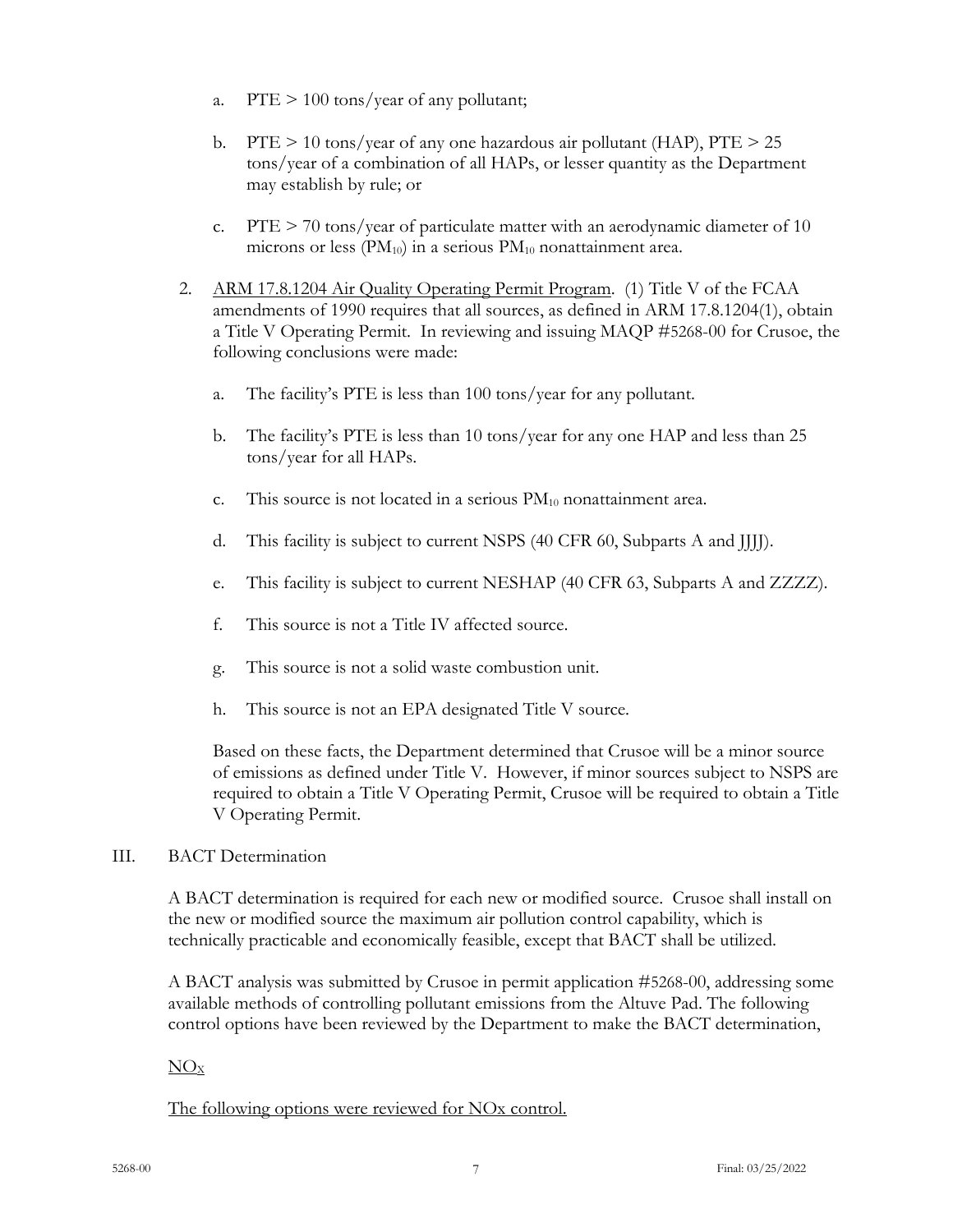Water/steam injection  $Dry$  low  $NO<sub>X</sub>$  combustion Selective catalytic reduction (SCR) Selective non-catalytic reduction (SNCR) Non-selective catalytic reduction (NSCR) Oxidation catalyst EMx catalyst system

Waukesha Engines – Both the water/steam injection and the dry low  $NO<sub>x</sub>$  combustion are technologies that would require modifications to the existing engines and are considered technically infeasible for the proposed engines. SCR and SNCR require specific exhaust temperatures for optimal destruction and the exhaust temperatures for the proposed engines are not within the required range for either SCR or SNCR. They are deemed technically infeasible since the exhaust temperature from the proposed engines would be below the recommended ranges. Oxidation catalyst is best suited for lean burn engines and therefore is also eliminated from consideration due to the proposed Waukesha engines being four-stroke rich-burn (4SRB).

The two remaining identified technologies include NSCR and EMx catalyst. Each of these are considered feasible. EMx is able to operate at the exhaust temperature from the proposed engines, but the costs associated with EMx are more than the costs associated with a non-selective catalyst.

The NSCR is estimated to provide up to 90 percent emission reduction. Therefore, NSCR with air fuel ratio controller (AFR) is selected as BACT for NOx for the Waukesha engines.

# VOC and CO Emissions

VOC and CO emissions primarily occur as the result of incomplete combustion. Similar to NOx control, catalysts that react with CO and VOC's can be used to convert these pollutants to  $CO<sub>2</sub>$ .

Finding the optimum point in a slightly rich environment can produce very high destruction efficiencies for both CO, VOC's, and  $NO<sub>X</sub>$  at the same time. Just as for  $NO<sub>X</sub>$ , the use of an AFR is necessary to control the concentration in a slightly rich environment. Therefore, employing NSCR which uses a 3-way catalyst to treat CO, VOC's and  $NO<sub>X</sub>$  is selected as BACT for the Waukesha engines.

Emission levels associated with NSCR and an AFR for the proposed Waukesha engine models for each pollutant are proposed as follows:

Waukesha 9394 GSI Engine PM,  $PM_{10}$ ,  $PM_{2.5} - 0.83$  lb/hr SO2 – 0.08 lb/hr  $NO<sub>X</sub> - 0.15$  gr/bhp-hr  $CO - 0.30$  gr/bhp-hr  $VOC - 0.10 \text{ gr}/\text{bhp-hr}$  $HAPs - 0.24$  lb/hr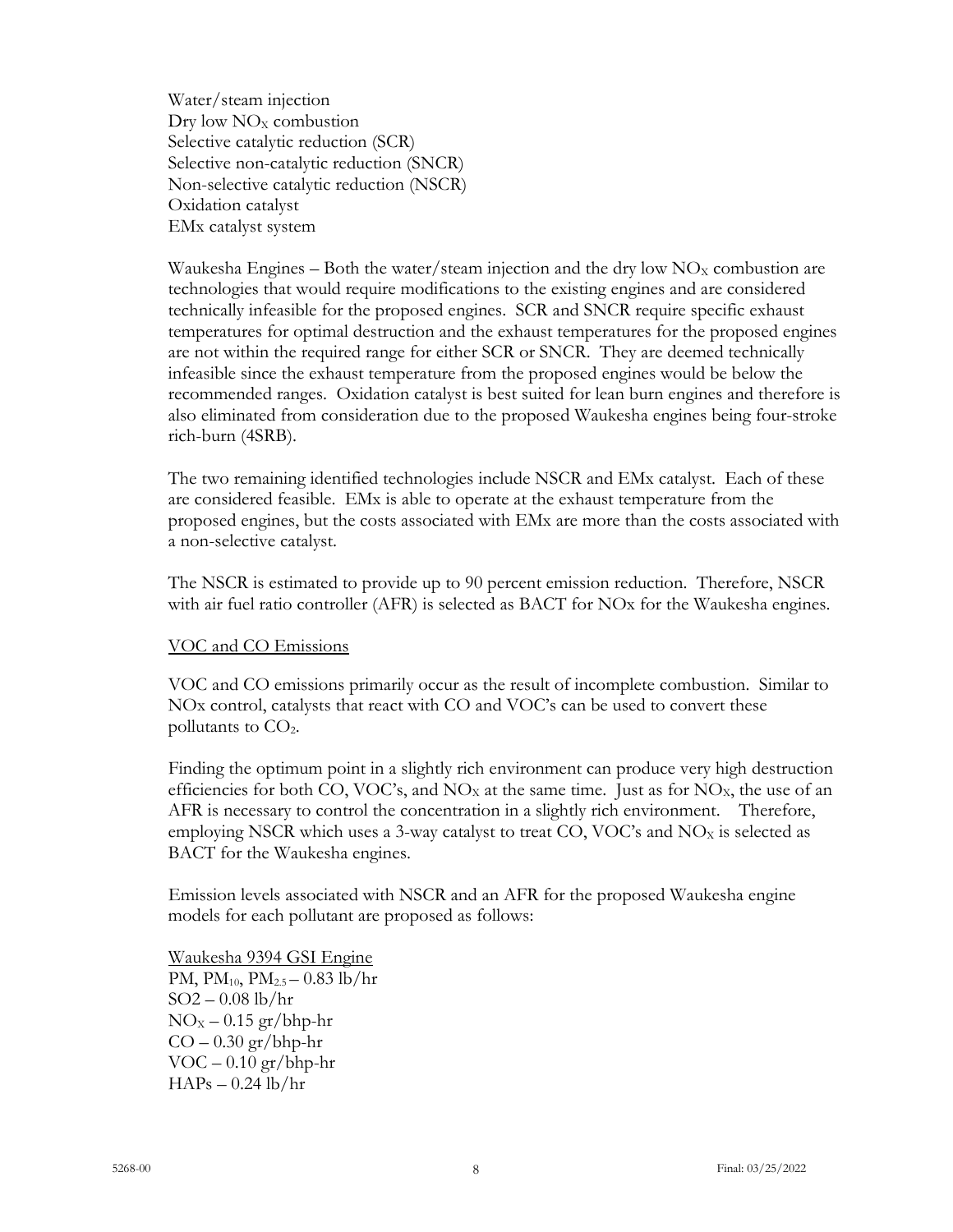The control options selected have controls and control costs comparable to other recently permitted similar sources and are capable of achieving the appropriate emission standards.

# IV. Emission Inventory

| <b>CONTROLLED</b>           | tons/vear |           |                   |       |       |      |                 |             |
|-----------------------------|-----------|-----------|-------------------|-------|-------|------|-----------------|-------------|
| <b>Emission Source</b>      | <b>PM</b> | $PM_{10}$ | PM <sub>2.5</sub> | NOx   | CO    | VOC  | SO <sub>2</sub> | <b>HAPs</b> |
| 2,500 bhp Compressor Engine |           |           |                   |       |       |      |                 |             |
| (combined)                  | 16.64     | 16.64     | 16.64             | 36.21 | 72.42 | 2.41 | 3.50            | 10.51       |
| <b>Total Emissions</b>      | 16.64     | 16.64     | 16.64             | 36.21 | 72.42 | 2.41 | 3.50            | 10.51       |

## Calculations:

## **Waukesha Engine(s), 25000**

| Note: Emissions are based on the power output of the engine (10 hp).                                                                                                                    |          |                 |
|-----------------------------------------------------------------------------------------------------------------------------------------------------------------------------------------|----------|-----------------|
| Operational Capacity of Engine $= 10$ engines                                                                                                                                           | 10       | engines         |
| Brake horsepower                                                                                                                                                                        | 25000    | bhp             |
| Pounds per gram                                                                                                                                                                         | 0.002204 | lb/gr           |
| Hours of Operation = $8,760.00$ hr/yr                                                                                                                                                   | 8760     | hr/yr           |
| <b>PM</b> Emissions:                                                                                                                                                                    |          |                 |
| PM Emissions = $16.64$ ton/yr (Assume all PM < $1.0$ um)                                                                                                                                | 16.64    | ton/yr          |
| PM-10 Emissions:                                                                                                                                                                        |          |                 |
| Emission Factor = $0.38$ lb/hr (BACT)                                                                                                                                                   | 0.38     | lb/hr           |
| Calculation: ((10 engines) * (8,760 hr/yr) * (0.38 lb/hr) * (8,760 hr/yr) * (ton/2000 lb) = 16.644 ton/yr                                                                               | 16.64    | ton/vr          |
| PM2.5 Emissions                                                                                                                                                                         |          |                 |
| Emission Factor = $0.38$ lb/hr (BACT)                                                                                                                                                   | 0.38     | lb/hr           |
| Calculation: ((10 engines) * (8,760 hr/yr) * (0.38 lb/hr) * (8,760 hr/yr) * (ton/2000 lb) = 16.644 ton/yr                                                                               | 16.64    | ton/yr          |
| NO <sub>x</sub> Emissions:                                                                                                                                                              |          |                 |
| Emission Factor = $0.15$ gr/bhp-hr (BACT)                                                                                                                                               | 0.15     | $gr/bhp-$<br>hr |
| Calculation: $((0.15 \text{ gr/bhp-hr}) * (25,000 \text{ hp}) * (8,760 \text{ hr/yr}) * (0.0022 \text{ lb/gr}) * (8,760 \text{ hr/yr}) * (ton/2000 \text{ lb}) = 36.21$<br>ton/yr       | 36.21    | ton/yr          |
| CO Emissions:                                                                                                                                                                           |          |                 |
| Emission Factor = $0.3$ gr/bhp-hr (BACT)                                                                                                                                                | 0.3      | $gr/bhp-$<br>hr |
| Calculation: $((0.30 \text{ gr/bhp-hr}) * (25,000 \text{ hp}) * (8,760 \text{ hr/yr}) * (0.0022 \text{ lb/gr}) * (8,760 \text{ hr/yr}) * (ton/2000 \text{ lb}) = 72.42$                 |          |                 |
| ton/yr                                                                                                                                                                                  | 72.42    | ton/yr          |
| VOC Emissions:                                                                                                                                                                          |          |                 |
| Emission Factor = $0.01$ gr/bhp-hr (BACT)                                                                                                                                               | 0.01     | $gr/bhp-$<br>hr |
| Calculation: $((0.01 \text{ gr/bhp-hr}) * (25,000 \text{ hp}) * (8,760 \text{ hr/yr}) * (0.0022 \text{ lb/gr}) * (8,760 \text{ hr/yr}) * (\text{ton}/2000 \text{ lb}) = 2.41$<br>ton/yr | 2.41     | ton/yr          |
| $SOx$ Emissions:                                                                                                                                                                        |          |                 |
| Emission Factor = $0.08$ lb/hr (BACT)                                                                                                                                                   | 0.08     | lb/hr           |
| Calculation: ((10 engines) * (8,760 hr/yr) * (0.08 lb/hr) * (8,760 hr/yr) * (ton/2000 lb) = 3.504 ton/yr                                                                                | 3.50     | ton/yr          |
|                                                                                                                                                                                         |          |                 |

#### HAPs Emissions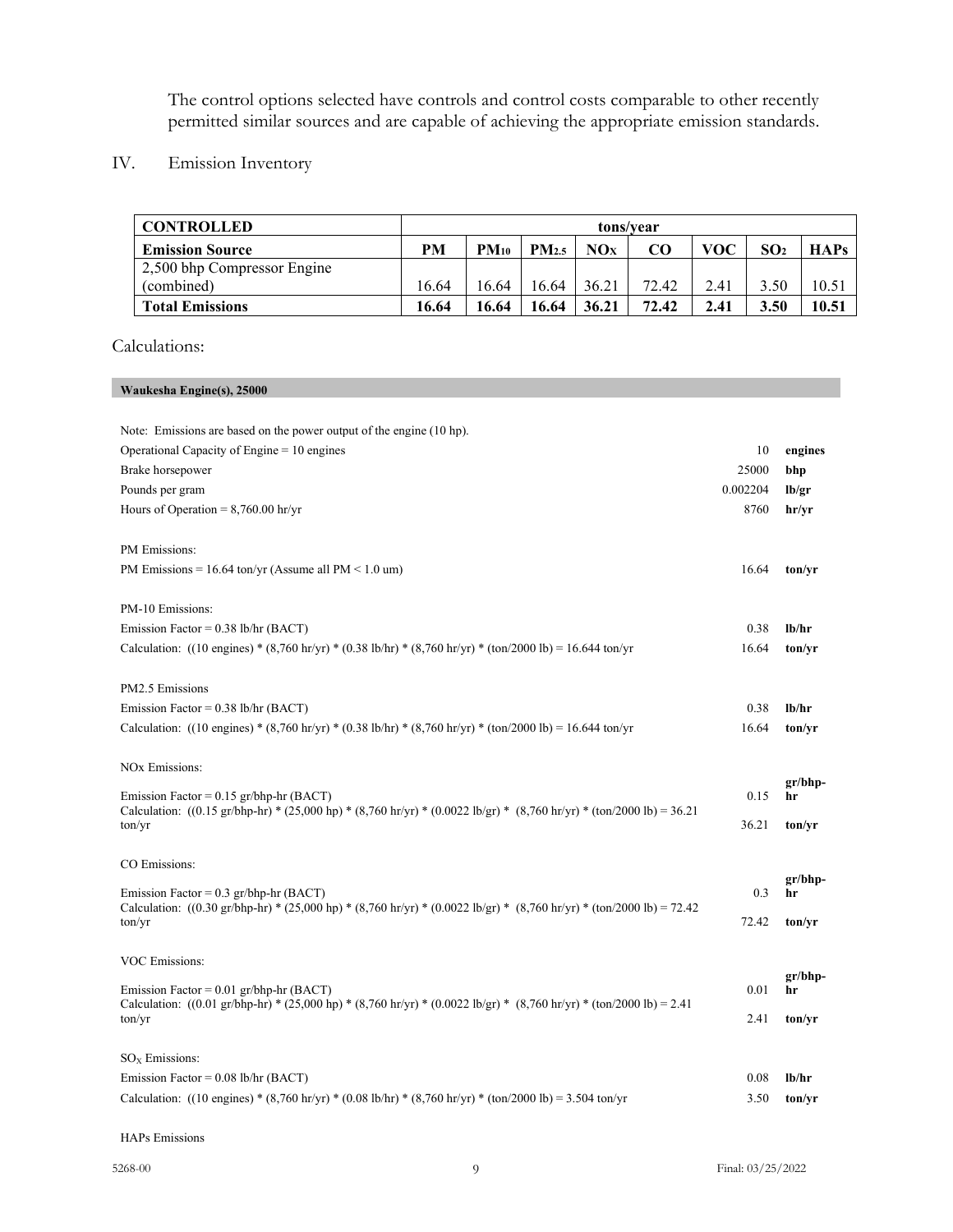V. Existing Air Quality

Richland County is currently designated as attainment/unclassifiable for all pollutants.

VI. Ambient Air Impact Analysis

The Department determined, based on amount of allowable emission, that the impacts from this permitting action will be minor. The Department believes it will not cause or contribute to a violation of any ambient air quality standard.

VII. Taking or Damaging Implication Analysis

As required by 2-10-105, MCA, the Department conducted the following private property taking and damaging assessment.

| <b>YES</b>   | <b>NO</b>   |                                                                                                  |
|--------------|-------------|--------------------------------------------------------------------------------------------------|
| $\mathbf{X}$ |             | 1. Does the action pertain to land or water management or environmental regulation               |
|              |             | affecting private real property or water rights?                                                 |
|              | X           | 2. Does the action result in either a permanent or indefinite physical occupation of private     |
|              |             | property?                                                                                        |
|              | X           | 3. Does the action deny a fundamental attribute of ownership? (ex.: right to exclude others,     |
|              |             | disposal of property)                                                                            |
|              | $\mathbf X$ | 4. Does the action deprive the owner of all economically viable uses of the property?            |
|              | $\mathbf X$ | 5. Does the action require a property owner to dedicate a portion of property or to grant an     |
|              |             | easement? [If no, go to $(6)$ ].                                                                 |
|              |             | 5a. Is there a reasonable, specific connection between the government requirement and            |
|              |             | legitimate state interests?                                                                      |
|              |             | 5b. Is the government requirement roughly proportional to the impact of the proposed use         |
|              |             | of the property?                                                                                 |
|              | X           | 6. Does the action have a severe impact on the value of the property? (consider economic         |
|              |             | impact, investment-backed expectations, character of government action)                          |
|              | X           | 7. Does the action damage the property by causing some physical disturbance with respect         |
|              |             | to the property in excess of that sustained by the public generally?                             |
|              | X           | 7a. Is the impact of government action direct, peculiar, and significant?                        |
|              | X           | 7b. Has government action resulted in the property becoming practically inaccessible,            |
|              |             | waterlogged or flooded?                                                                          |
|              | X           | 7c. Has government action lowered property values by more than 30% and necessitated the          |
|              |             | physical taking of adjacent property or property across a public way from the property in        |
|              |             | question?                                                                                        |
|              | X           | Takings or damaging implications? (Taking or damaging implications exist if YES is               |
|              |             | checked in response to question 1 and also to any one or more of the following questions:        |
|              |             | 2, 3, 4, 6, 7a, 7b, 7c; or if NO is checked in response to questions 5a or 5b; the shaded areas) |

Based on this analysis, the Department determined there are no taking or damaging implications associated with this permit action.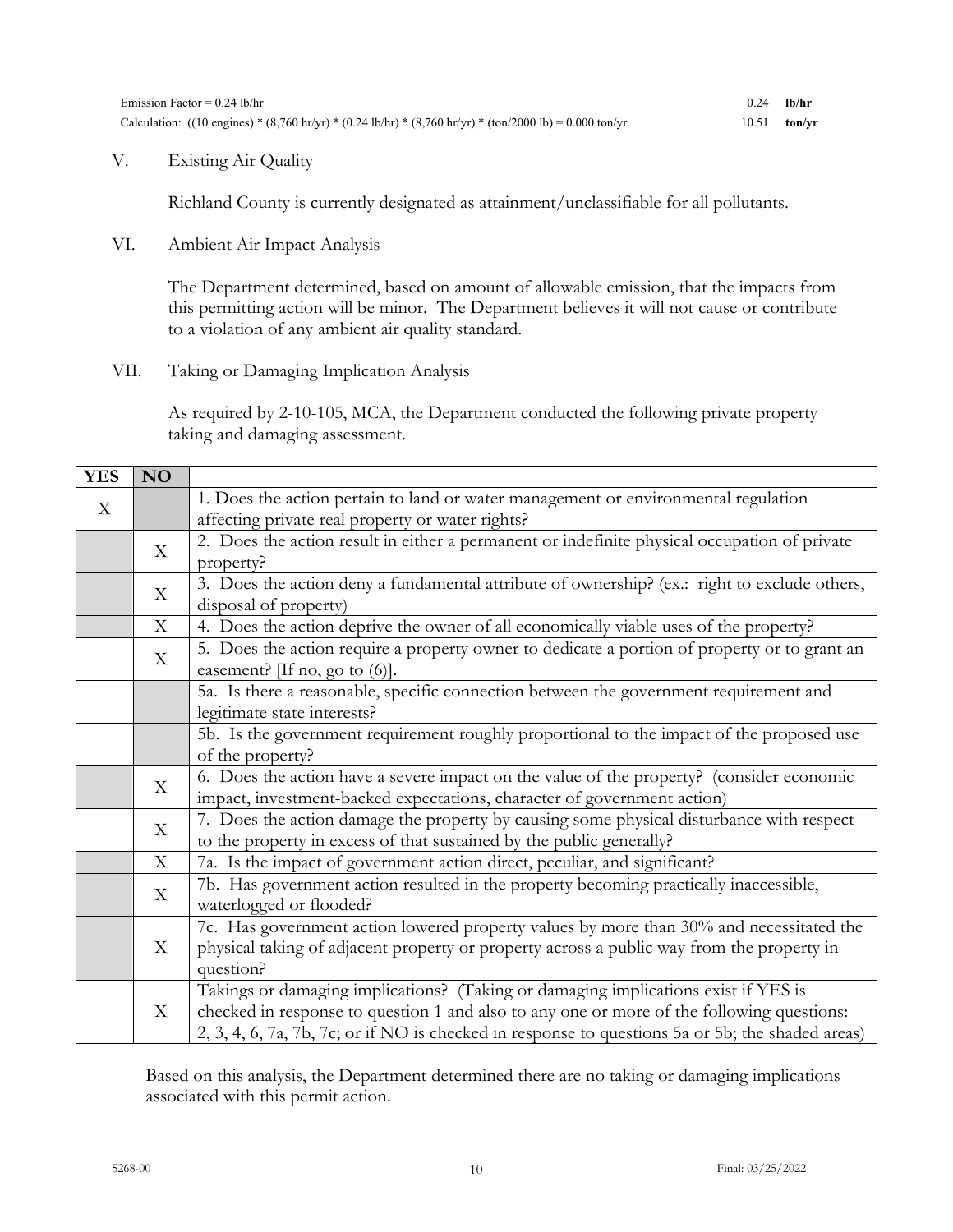## VIII. Environmental Assessment

An environmental assessment, required by the Montana Environmental Policy Act, was completed for this project. A copy is attached.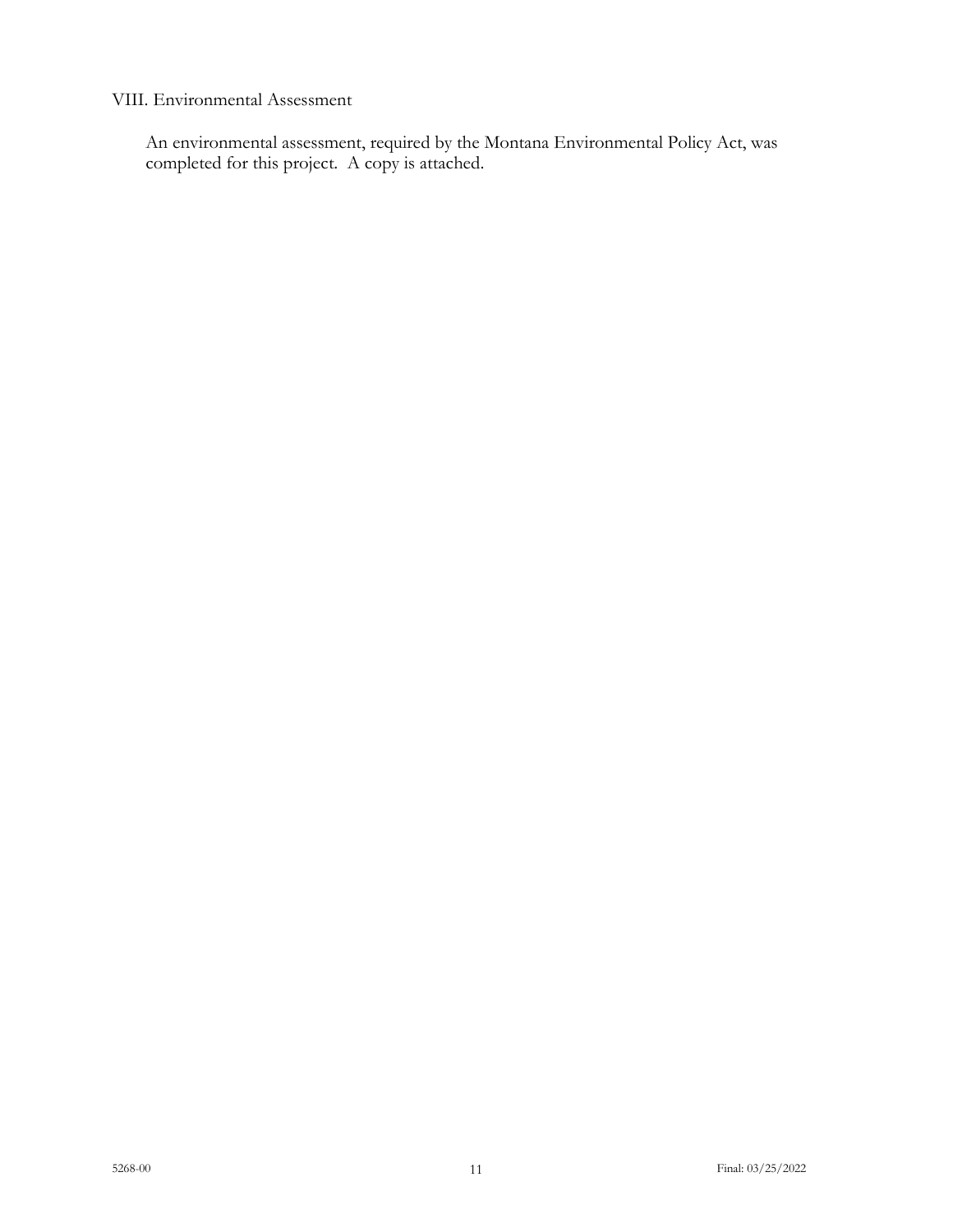

# **Crusoe Energy Systems, Inc.**

# **DRAFT Environmental Assessment for the**

# **Proposed Montana Air Quality Permit #5268-00**

**Montana Department of Environmental Quality Air Quality Bureau Air Permitting Services Section ENVIRONMENTAL ASSESSMENT**

| <b>APPLICANT: Crusoe Energy Systems, Inc.</b>                                     |                         |                          |  |  |
|-----------------------------------------------------------------------------------|-------------------------|--------------------------|--|--|
| <b>SITE NAME: Altuve Pad</b>                                                      |                         |                          |  |  |
| PROPOSED PERMIT NUMBER: Montana Air Quality Permit Number 5268-00                 |                         |                          |  |  |
| APPLICATION DATE: January 28, 2022                                                |                         |                          |  |  |
| <b>APPLICATION COMPLETE DATE:</b>                                                 |                         |                          |  |  |
| <b>COUNTY: Richland</b><br>LOCATION: Section 35, Township 26 North, Range 59 East |                         |                          |  |  |
| <b>PROPERTY</b>                                                                   | FEDERAL STATE PRIVATE X |                          |  |  |
| <b>OWNERSHIP:</b>                                                                 |                         |                          |  |  |
| <b>EA PREPARER:</b>                                                               | John P. Proulx          |                          |  |  |
| <b>EA Draft Date</b>                                                              | <b>EA Final Date</b>    | <b>Permit Final Date</b> |  |  |
| <b>February 18, 2022</b>                                                          | March 9, 2022           | March 25, 2022           |  |  |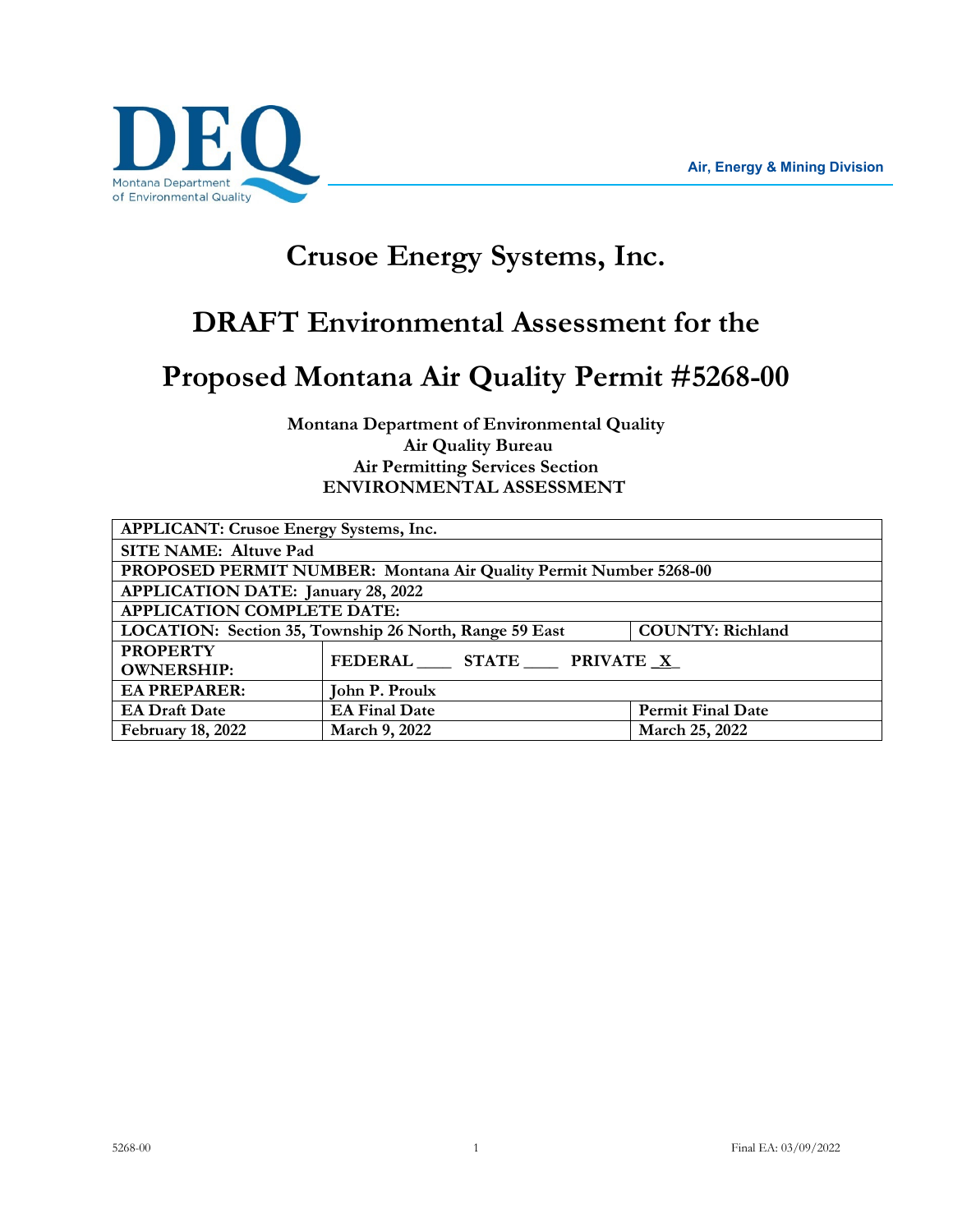# **COMPLIANCE WITH THE MONTANA ENVIRONMENTAL POLICY ACT**

The Montana Department of Environmental Quality (DEQ) prepared this Environmental Assessment (EA) in accordance with requirements of the Montana Environmental Policy Act (MEPA). An EA functions to determine the need to prepare an EIS through an initial evaluation and determination of the significance of impacts associated with the proposed action. However, an agency is required to prepare an EA whenever statutory requirements do not allow sufficient time for the agency to prepare an EIS. This document may disclose impacts over which DEQ has no regulatory authority.

# **COMPLIANCE WITH THE CLEAN AIR ACT OF MONTANA**

The state law that regulates air quality permitting in Montana is the Clean Air Act of Montana (. § 75- 2-201, et seq., Montana Code Annotated (MCA). DEQ may not approve a proposed project contained in an application for an air quality permit unless the project complies with the requirements set forth in the Clean Air Act of Montana and the administrative rules adopted thereunder. DEQ's approval of an air quality permit application does not relieve the Crusoe Energy Systems, Inc. (Crusoe), from complying with any other applicable federal, state, or county laws, regulations, or ordinances. Crusoe is responsible for obtaining any other permits, licenses, approvals, that are required for any part of the proposed project. DEQ will decide whether to approve the permit in accordance with the requirements of the Clean Air Act of Montana. DEQ may not withhold, deny, or impose conditions on the permit based on the information contained in this Environmental Assessment. § 75-1-201(4), MCA.

**SUMMARY OF THE PROPOSED ACTION:** Crusoe has applied for a new Montana air quality permit under the Clean Air Act of Montana for the installation of ten (10) 2,500 brake horsepower (bhp) Waukesha 9394 GSI engines for the purpose of generating electricity from gas that would otherwise be flared to the atmosphere. The proposed action would be located in Section 35, Township 26 North, Range 59 East, Richland County, 47.96799°N, latitude and -104.05960°W, longitude. All information included in the EA is derived from the permit application, discussions with the applicant, analysis of aerial photography, topographic maps, and other research tools.

**PURPOSE AND BENEFIT FOR PROPOSED ACTION:** DEQ's purpose in conducting this environmental review is to act upon Crusoe's air quality permit application to authorize ten (10) 2,500 bhp engines and the air contaminants in connection with the before mentioned equipment. DEQ's action on the permit application is governed by the Clean Air Act of Montana, § 75-2-201, et seq., Montana Code Annotated (MCA) and the Administrative Rules of Montana (ARM) 17.8.740, *et seq.*

The benefits of the proposed action include: Crusoe is proposing to install the generators for the purpose of capturing well gas that would otherwise be flared to the atmosphere and using it to produce energy for local data farms.

**REGULATORY RESPONSIBILITIES:** In accordance with ARM 17.4.609(3)(c), DEQ must list any federal, state, or local authorities that have concurrent or additional jurisdiction or environmental review responsibility for the proposed action and the permits, licenses, and other authorizations required.

Crusoe must conduct its operations according to the terms of its permit. Crusoe further agrees to be legally bound by the permit, The Clean Air Act of§ 75-2-201, et seq., Montana Code Annotated (MCA) and the Administrative Rules of Montana (ARM) 17.8.740, *et seq*.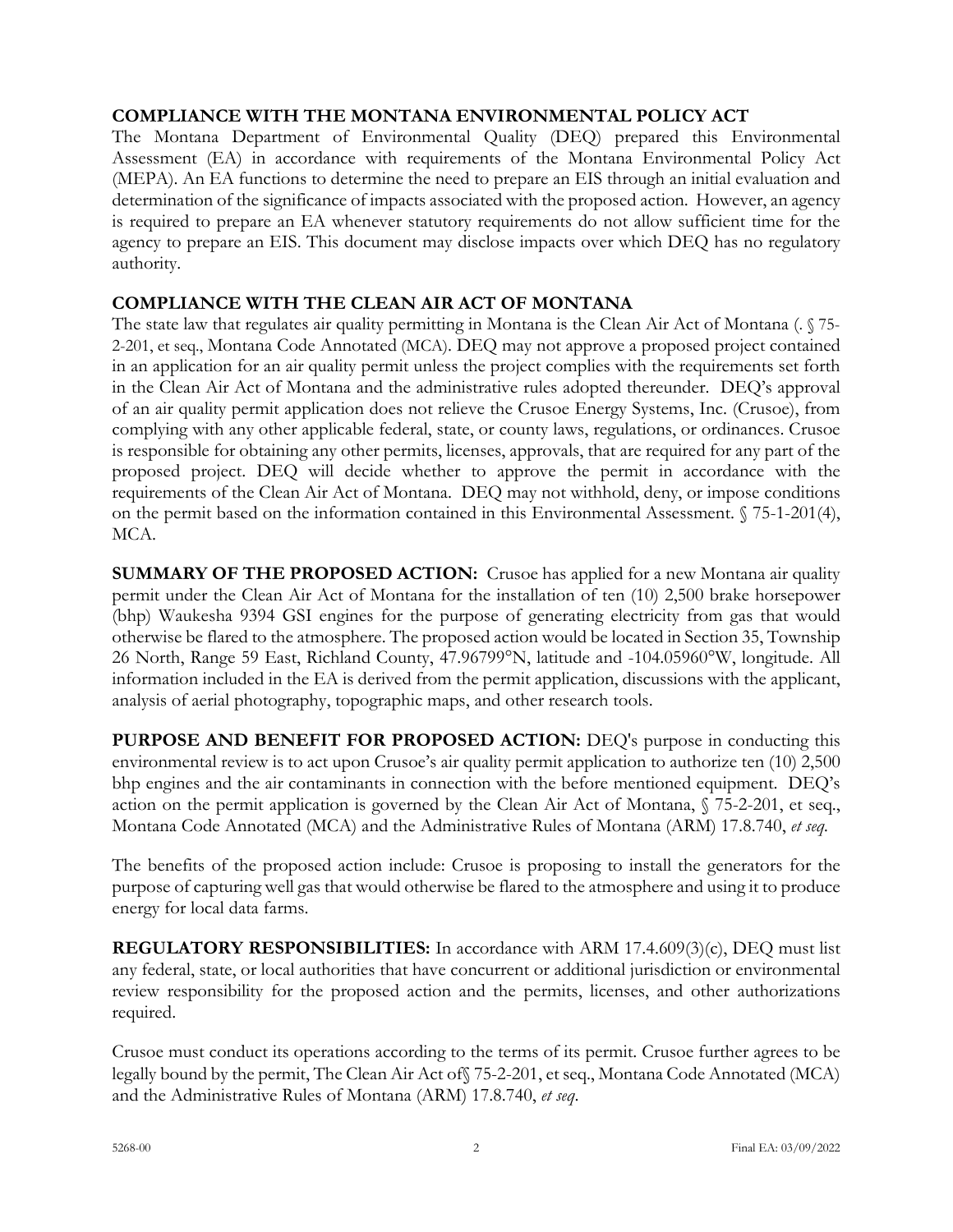Crusoe must cooperate fully with, and follow the directives of any federal, state, or local entity that may have authority over Crusoe's generating operations. These permits, licenses, and other authorizations may include: Richland County and DEQ AQB (air quality).

| $5000$ $\alpha$ and $\alpha$ and $\beta$ $\beta$ can be compared to $\alpha$ |                                                                                                                                                                                                                                                                                                                                                                                                                                        |  |  |  |
|------------------------------------------------------------------------------|----------------------------------------------------------------------------------------------------------------------------------------------------------------------------------------------------------------------------------------------------------------------------------------------------------------------------------------------------------------------------------------------------------------------------------------|--|--|--|
| <b>Summary of Proposed Action</b>                                            |                                                                                                                                                                                                                                                                                                                                                                                                                                        |  |  |  |
|                                                                              | Crusoe's air quality permit application consists of the following equipment:<br>ten $(10)$ 2,500 bhp generator engines                                                                                                                                                                                                                                                                                                                 |  |  |  |
| General Overview                                                             | The facility would be permitted to operate until Crusoe requested permit<br>revocation or until the permit were revoked by DEQ due to gross non-<br>compliance with the permit conditions.                                                                                                                                                                                                                                             |  |  |  |
| <b>Proposed Action Estimated Disturbance</b>                                 |                                                                                                                                                                                                                                                                                                                                                                                                                                        |  |  |  |
| Disturbance                                                                  | Minimal disturbance is estimated with the current permit action.                                                                                                                                                                                                                                                                                                                                                                       |  |  |  |
| <b>Proposed Action</b>                                                       |                                                                                                                                                                                                                                                                                                                                                                                                                                        |  |  |  |
| Duration                                                                     | Construction: Construction or commencement would start within three years<br>of issuance of the final air quality permit.<br>Construction Period: The construction period could begin as soon as the air<br>quality permit (and any other permits identified in this EA) were in place.<br>Operation Life: Until permit is either revoked at the request of the permittee or<br>the Department has determined the need for revocation. |  |  |  |
| Construction Equipment                                                       | Cranes, delivery trucks, various other types of smaller equipment                                                                                                                                                                                                                                                                                                                                                                      |  |  |  |
| Personnel Onsite                                                             | Construction: Various number of installation personnel depending on which<br>piece of equipment is being installed.<br><b>Operations:</b> Current number of employees.                                                                                                                                                                                                                                                                 |  |  |  |
| Location and Analysis Area                                                   | Location: Section 35, Township 26 North, Range 59 East, in Richland County,<br>MT<br>Analysis Area: The area being analyzed as part of this environmental review<br>includes the immediate project area (Figure 1), as well as neighboring lands<br>surrounding the analysis area, as reasonably appropriate for the impacts being<br>considered.                                                                                      |  |  |  |
| Air Quality                                                                  | This EA will be attached to the Air Quality Permit which would include all<br>enforceable conditions for operation of the emitting units                                                                                                                                                                                                                                                                                               |  |  |  |
| Conditions incorporated<br>into the Proposed Action                          | The conditions developed in the Preliminary Determination of the Montana Air<br>Quality Permit dated February 18, 2022, set forth in Sections II.A-D.                                                                                                                                                                                                                                                                                  |  |  |  |

# **Table 1: Proposed Action Details**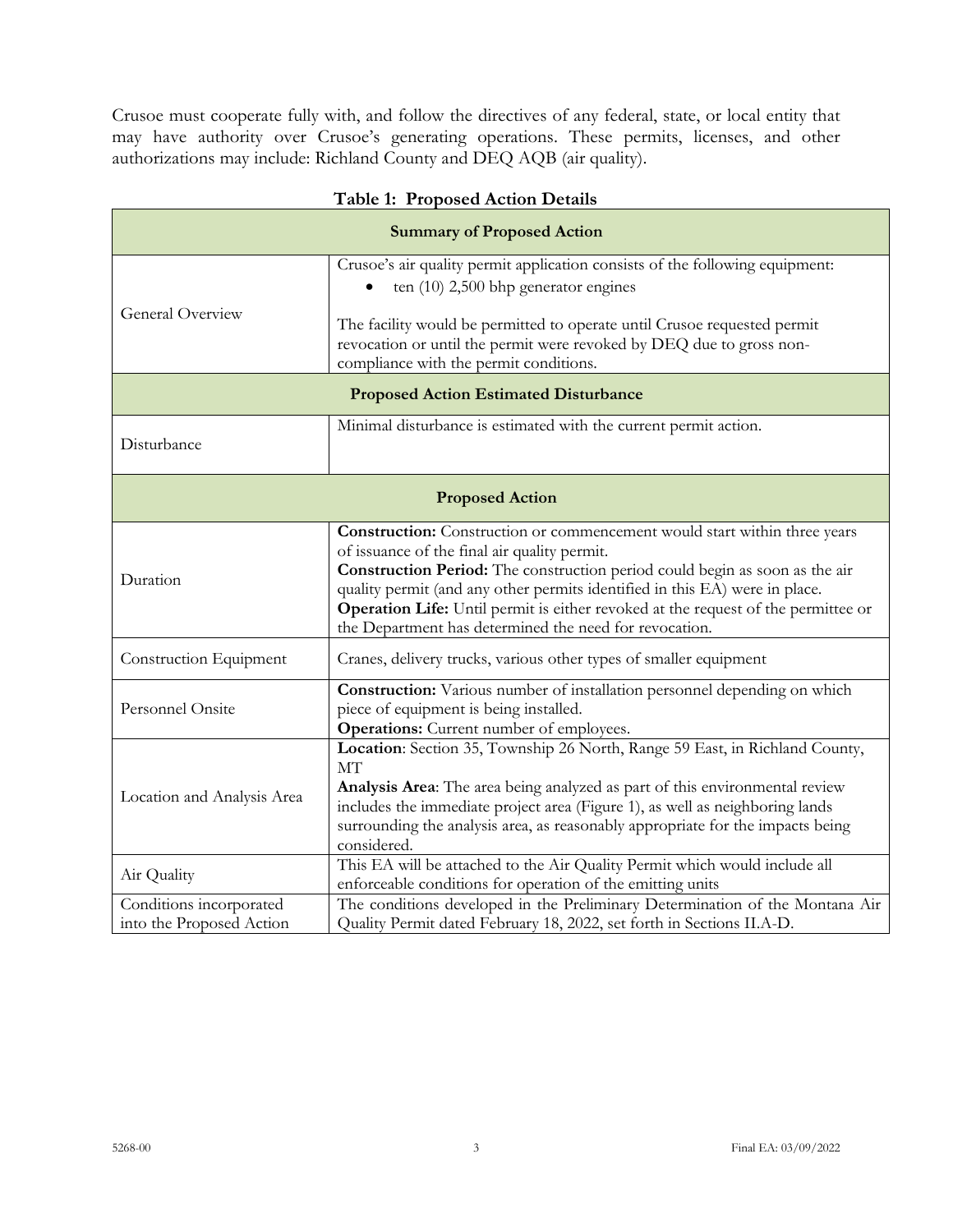

**Figure 1:** Map of general location of the proposed project.

# **EVALUATION AND SUMMARY OF POTENTIAL IMPACTS TO THE PHYSICAL AND HUMAN ENVIRONMENT IN THE AREA AFFECTED BY THE PROPOSED PROJECT:**

The impact analysis will identify and evaluate direct and secondary impacts. Direct impacts are those that occur at the same time and place as the action that triggers the effect. Secondary impacts means "a further impact to the human environment that may be stimulated or induced by or otherwise result from a direct impact of the action." ARM 17.4.603(18). Where impacts are expected to occur, the impacts analysis estimates the duration and intensity of the impact.

The duration of an impact is quantified as follows:

- **Short-term**: Short-term impacts are defined as those impacts that would not last longer than the proposed operation of the site.
- **Long-term**: Long-term impacts are defined as impacts that would remain or occur following shutdown of the proposed facility.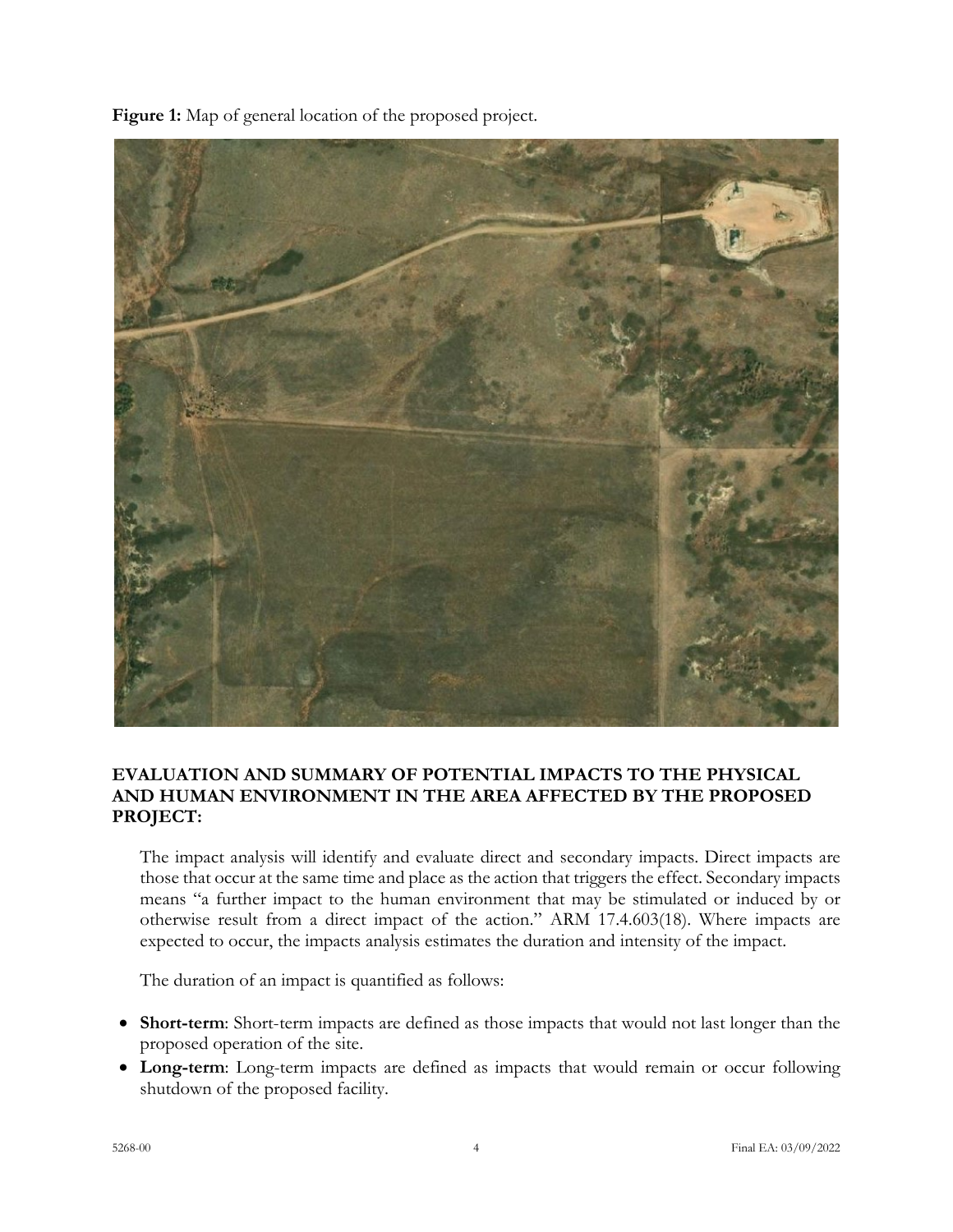The severity of an impact is measured using the following:

- **No impact**: There would be no change from current conditions.
- **Negligible**: An adverse or beneficial effect would occur but would be at the lowest levels of detection.
- **Minor**: The effect would be noticeable but would be relatively small and would not affect the function or integrity of the resource.
- **Moderate**: The effect would be easily identifiable and would change the function or integrity of the resource.
- **Major**: The effect would alter the resource.

# **1. TOPOGRAPHY, GEOLOGY AND SOIL QUALITY, STABILITY AND MOISTURE:**  Direct Impacts:

*Proposed Action:* Minor impacts to topography, geology, stability, and moisture would be expected because the proposed project would have new disturbances due to equipment installation and groundwork.

# Secondary Impacts:

*Proposed Action:* No secondary impacts to topography, geology, stability, and moisture are anticipated with the proposed action.

# **2. WATER QUALITY, QUANTITY, AND DISTRIBUTION:**

# **Direct Impacts:**

*Proposed Action:* No primary impacts to water quality, quantity, and distribution would be expected because water is not required for normal operation of the proposed equipment.

# **Secondary Impacts:**

*Proposed Action*: No secondary impacts are anticipated with the proposed action.

# **3. AIR QUALITY:**

# Direct Impacts:

*Proposed Action:* Minor impacts to air quality would be expected with the proposed action due to the facility emitting air pollutants and minor construction activities during construction activities.

# **Secondary Impacts:**

*Proposed Action:* Negligible impacts could be expected with the proposed action in the event of equipment malfunction.

# **4. VEGETATION COVER, QUANTITY AND QUALITY:**

# **Direct Impacts:**

*Proposed Action:* Minor impacts are expected with the proposed permit action due to installation of new equipment because the site where the proposed engines would be installed is currently not developed.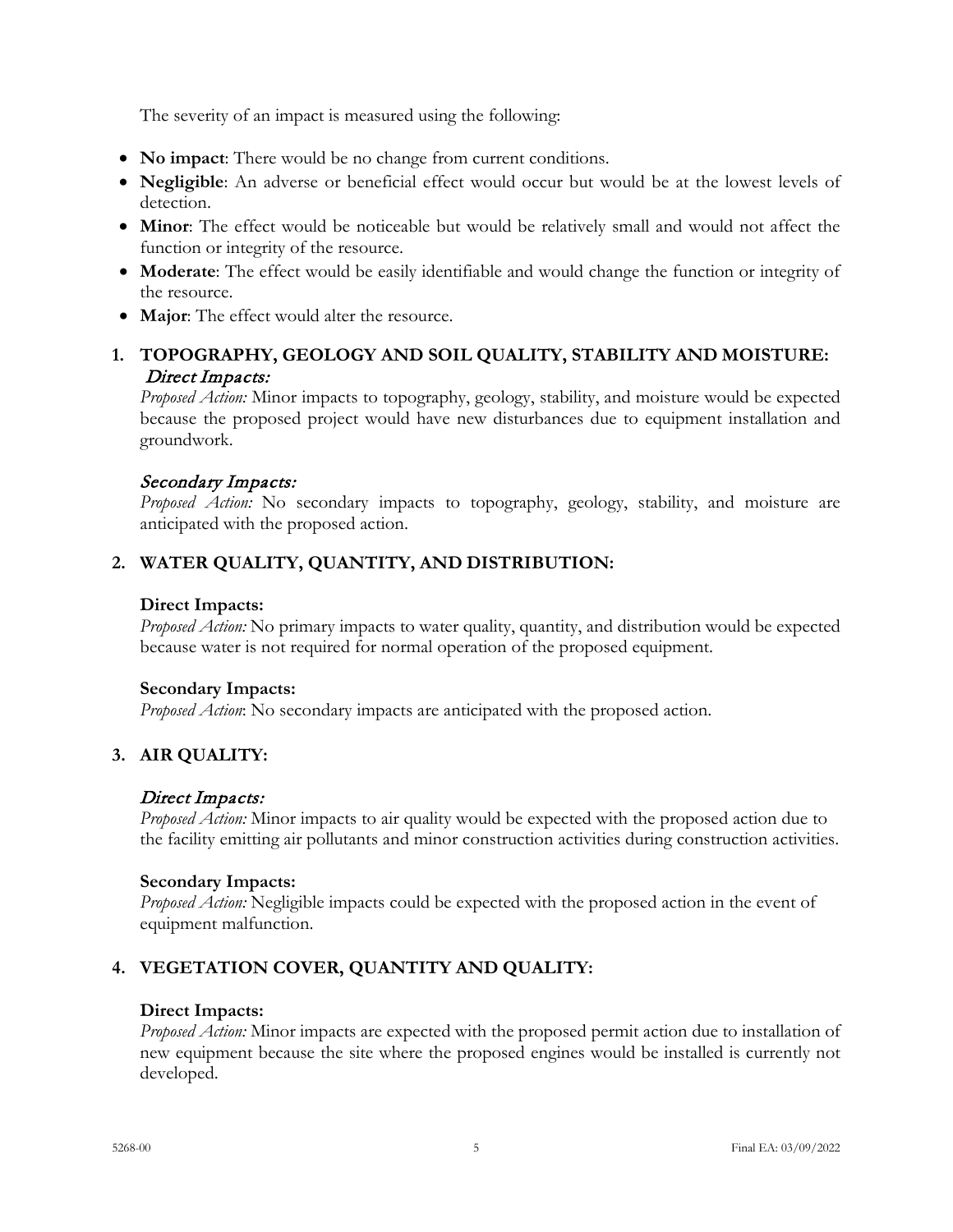## **Secondary Impacts:**

*Proposed Action:* Negligible impacts to land disturbance at the site may result in propagation of noxious weeds.

# **5. TERRESTRIAL, AVIAN AND AQUATIC LIFE AND HABITATS:**

## **Direct Impacts:**

*Proposed Action:* Minor impacts to terrestrial, avian, and aquatic life and habitats stimulated or induced by the proposed action. The proposed action is small on an industrial scale and not expected to disturb a large area of land. No primary impacts are expected to avian or aquatic life.

## **Secondary Impacts:**

*Proposed Action:* No secondary impacts to terrestrial, avian and aquatic life and habitats stimulated or induced by the direct impacts analyzed above would be anticipated for the proposed action.

# **6. UNIQUE, ENDANGERED, FRAGILE OR LIMITEDENVIRONMENTAL RESOURCES:**

#### **Impacts:**

*Proposed Action:* According to a Montana Natural Heritage Program, there is one (1) species of concern; Whooping Crane (bird). The area being developed is small when compared to an industrial scale and would likely not have this species of bird as a permanent presence. There is no water freely flowing through the site and the proposed action would have no impact.

# 7. **HISTORICAL AND ARCHAEOLOGICAL SITES:**

#### **Impacts:**

Proposed Action: According to the State Historical Preservation Society, there have been no previously recorded sites within the project area. No impacts to historical and archaeological sites are anticipated with the proposed action.

# **8. SAGE GROUSE EXECUTIVE ORDER:**

The current permit action is not located in the Greater Sage Grouse habitat area.

# **9. AESTHETICS:**

#### **Direct Impacts:**

*Proposed Action:* Negligible impacts may be associated with the current permit application due to the installation of new equipment near an already existing facility. The surrounding area is mostly farmland and oil and gas well sites.

#### **Secondary Impacts:**

*Proposed Action:* No secondary impacts to aesthetics and noise are anticipated with the proposed action.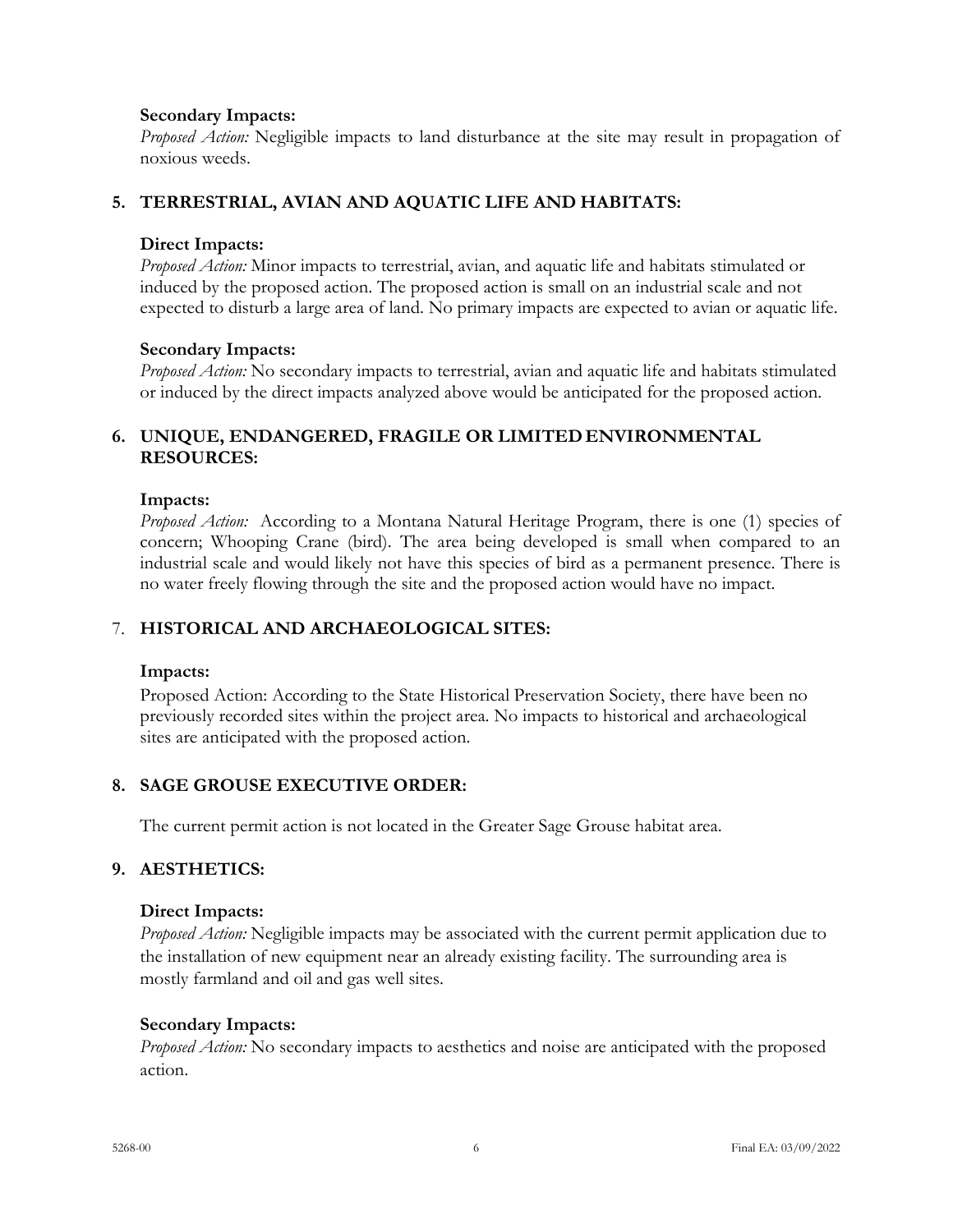# **10. DEMANDS ON ENVIRONMENTAL RESOURCES OF LAND, WATER, AIR OR ENERGY:**

#### **Direct Impacts:**

*Proposed Action:* Negligible impacts to air and energy resources associated with the operational needs of the proposed equipment are anticipated. No primary impacts to land and water are expected with the proposed permitting action.

#### **Secondary Impacts:**

*Proposed Action:* No secondary impacts to land, water, air or energy resources are anticipated with the proposed action.

# **11. IMPACTS ON OTHER ENVIRONMENTAL RESOURCES:**

#### **Direct Impacts:**

*Proposed Actions:* No primary impacts to other environmental resources are anticipated as a result of the proposed action.

#### **Secondary Impacts:**

*Proposed Action:* No secondary impacts to other environmental resources are anticipated as a result of the proposed action.

# **12. HUMAN HEALTH AND SAFETY:**

#### **Direct Impacts:**

*Proposed Action:* Impacts to human health and safety are anticipated to be short-term and minor as a result of this project. The proposed equipment would be installed with Best Available Control Technology to minimize emissions from the new equipment.

#### **Secondary Impacts:**

*Proposed Action:* No secondary impacts to human health and safety are anticipated as a result of the proposed action.

# **13. INDUSTRIAL, COMMERCIAL AND AGRICULTURAL ACTIVITIES AND PRODUCTION:**

#### **Direct Impacts:**

*Proposed Action:* Negligible industrial impacts are anticipated due to construction and installation of new equipment. No impacts to commercial and agricultural activities are anticipated.

#### **Secondary Impacts:**

*Proposed Action:* No secondary impacts to industrial, commercial, water conveyance structures, and agricultural activities and production are anticipated as a result of the proposed action.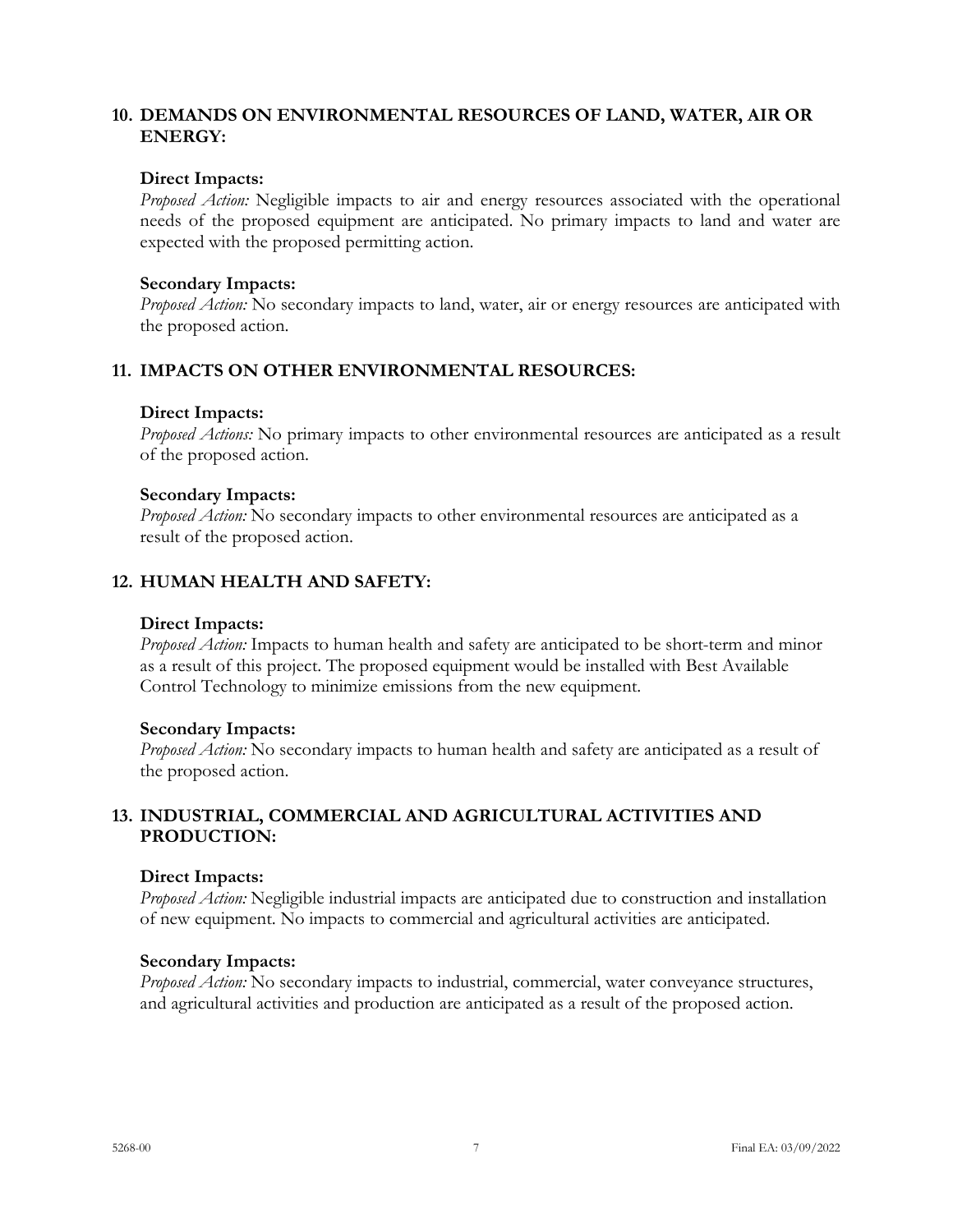# **14. QUANTITY AND DISTRIBUTION OF EMPLOYMENT:**

## **Direct Impacts:**

*Proposed Action:* No impacts to quantity and distribution of employment are anticipated for the proposed action.

## **Secondary Impacts:**

*Proposed Action*: No impacts to distribution of employment are anticipated as a result of the proposed action.

# **15. LOCAL AND STATE TAX BASE AND TAX REVENUES:**

#### **Direct Impacts:**

*Proposed Action:* Local, state and federal governments would be responsible for appraising the property, setting tax rates, collecting taxes, from the companies, employees, or landowners benefitting from this operation.

#### **Secondary Impacts:**

*Proposed Action:* No secondary impacts to local and state tax base and tax revenues are anticipated as a result of the proposed action.

## **16. DEMAND FOR GOVERNMENT SERVICES:**

#### **Direct Impacts:**

*Proposed Action:* Minor impacts are anticipated for demand for government services. The air quality permit and physical site associated with the current permit action would require inspections from state government representatives to ensure the facility is operating within the limits and conditions listed in the air quality permit.

#### **Secondary Impacts:**

*Proposed Action:* No secondary impacts are anticipated with the proposed action.

# **17. LOCALLY ADOPTED ENVIRONMENTAL PLANS AND GOALS:**

#### **Direct Impacts:**

*Proposed Action:* No primary impacts to the locally adopted environmental plans and goals are anticipated as a result of the proposed action.

#### **Secondary Impacts:**

*Proposed Action:* No secondary impacts to the locally adopted environmental plans and goals are anticipated as a result of the proposed action.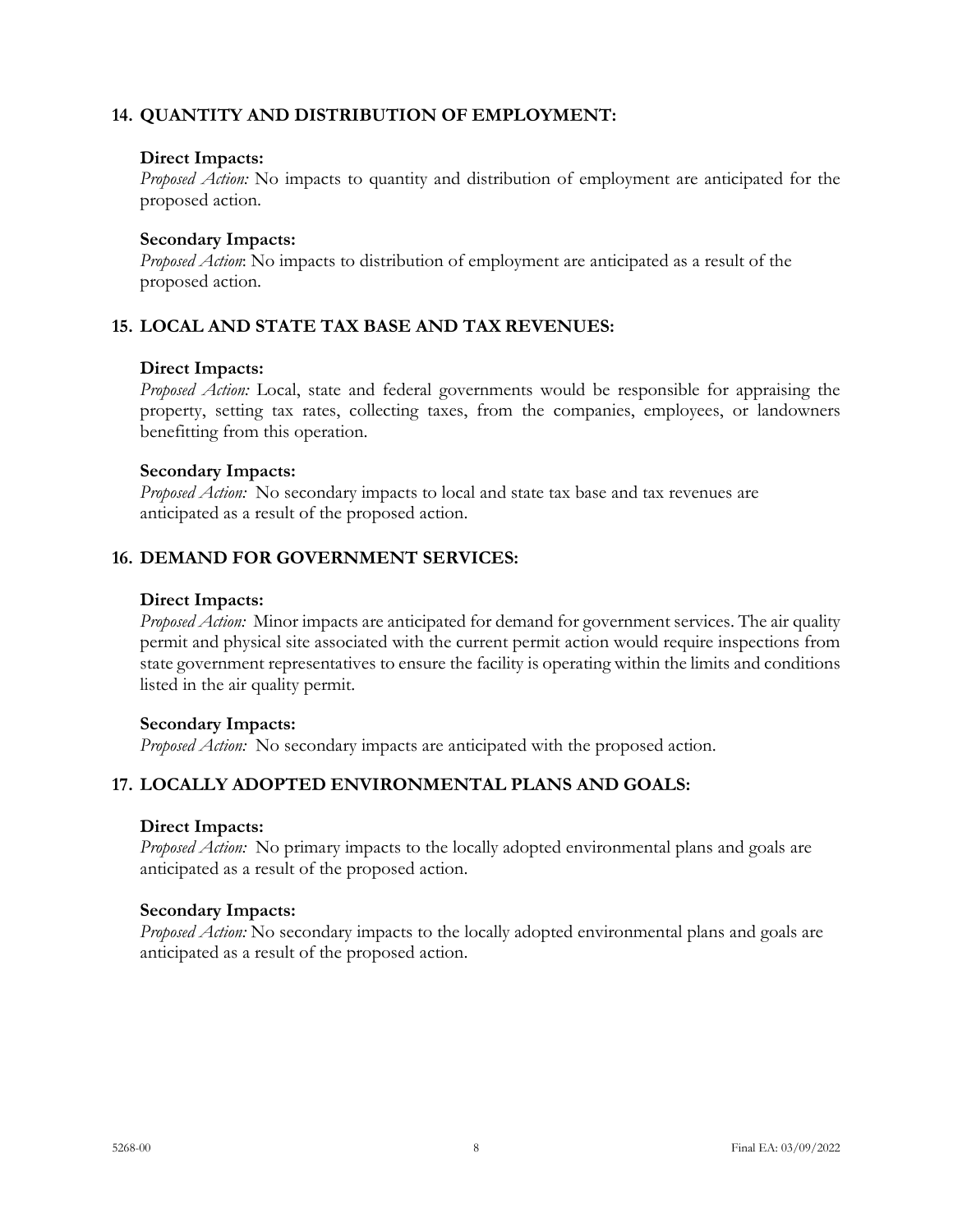# **18. ACCESS TO AND QUALITY OF RECREATIONAL AND WILDERNESS ACTIVITIES:**

#### **Direct Impacts:**

*Proposed Action*: No primary impacts to access and quality of recreational and wilderness activities are anticipated as a result of the proposed action. The proposed area is near an existing oil and gas well site with no recreational areas in the immediate area.

#### **Secondary Impacts:**

*Proposed Action:* No secondary impacts to access and quality of recreational and wilderness activities are anticipated as a result of the proposed action.

# **19. DENSITY AND DISTRIBUTION OF POPULATION AND HOUSING:**

## **Direct Impacts:**

*Proposed Action:* No primary impacts to density and distribution of population and housing are anticipated as a result of the proposed action.

## **Secondary Impacts:**

*Proposed Action:* No secondary impacts to density and distribution of population and housing are anticipated as a result of the proposed action.

# **20. SOCIAL STRUCTURES AND MORES:**

## **Direct Impacts:**

*Proposed Action:* No primary impacts anticipated to social structures and mores are anticipated as a result of the proposed action.

#### **Secondary Impacts:**

*Proposed Action:* No secondary impacts to social structures and mores are anticipated as a result of the proposed action.

# **21. CULTURAL UNIQUENESS AND DIVERSITY:**

#### **Direct Impacts:**

*Proposed Action:* No primary impacts anticipated to cultural uniqueness and diversity are anticipated from the proposed action.

# **Secondary Impacts:**

*Proposed Action:* No secondary impacts to cultural uniqueness and diversity are anticipated as a result of the proposed action.

# **22. PRIVATE PROPERTY IMPACTS:**

The proposed action would take place on privately owned property. The area where the proposed action is planned to be constructed is sparsely populated with the nearest residence located approximately 3,600 feet to the north and would not be expected to cause any impacts.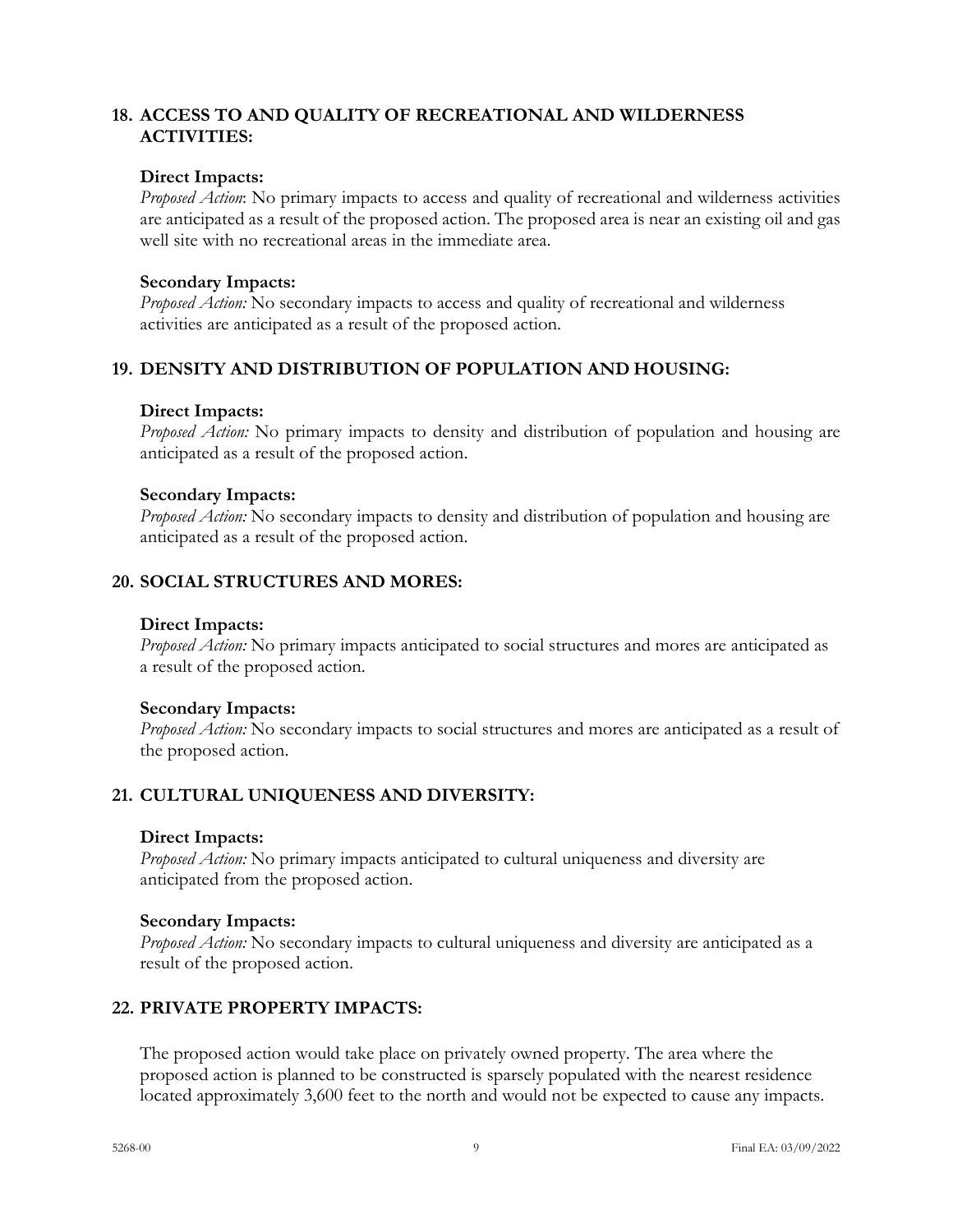The Department does not plan to deny the application or impose conditions that would restrict the regulated person's use of private property so as to constitute a taking.

# **23. OTHER APPROPRIATE SOCIAL AND ECONOMIC CIRCUMSTANCES:**

Due to the nature of the proposed action, no further direct or secondary impacts are anticipated from this project.

# **ADDITIONAL ALTERNATIVES CONSIDERED:**

**No Action Alternative**: In addition to the proposed action, DEQ is considering a "no action" alternative. The "no action" alternative would deny the approval of the proposed action. The applicant would lack the authority to conduct the proposed activity. Any potential impacts that would result from the proposed action would not occur. The no action alternative forms the baseline from which the impacts of the proposed action can be measured.

If the applicant demonstrates compliance with all applicable rules and regulations as required for approval, the "no action" alternative would not be appropriate. Pursuant to, § 75-1-201(4)(a), (MCA) DEQ "may not withhold, deny, or impose conditions on any permit or other authority to act based on" an environmental assessment.

# **CUMULATIVE IMPACTS:**

Cumulative impacts are the collective impacts on the human environment within the borders of Montana of the proposed action when considered in conjunction with other past and present actions related to the proposed action by location and generic type. Related future actions must also be considered when these actions are under concurrent consideration by any state agency through preimpact statement studies, separate impact statement evaluation, or permit processing procedures. This environmental review analyzes the proposed action submitted by the Crusoe.

DEQ considered potential impacts related to this project and potential secondary impacts. Due to the limited activities in the analysis area, cumulative impacts related to this project would be minor and short-term.

# **PUBLIC INVOLVEMENT:**

Scoping for this proposed action consisted of internal efforts to identify substantive issues and/or concerns related to the proposed operation. Internal scoping consisted of internal review of the environmental assessment document by DEQ Air Permitting staff.

Internal efforts also included queries to the following websites/ databases/ personnel:

- Montana State Historic Preservation Office
- Montana Department of Environmental Quality (DEQ)
- Montana Natural Heritage Program

# **OTHER GOVERNMENTAL AGENCIES WITH JURSIDICTION:**

The proposed project would be fully located on privately-owned land. All applicable local, state, and federal rules must be adhered to, which, at some level, may also include other local, state, federal, or tribal agency jurisdiction.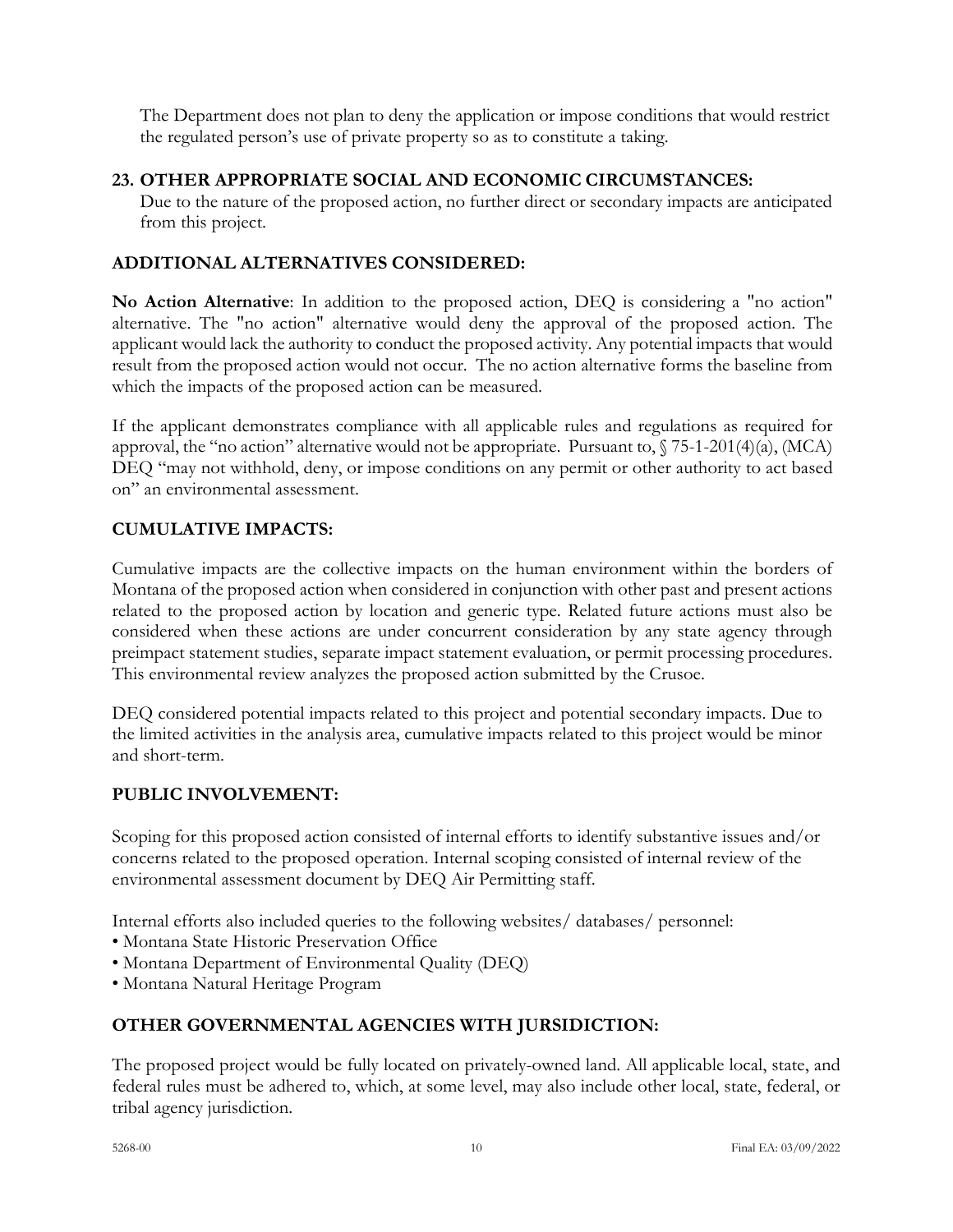Other governmental agencies which may have overlapping, or sole jurisdiction include, but may not be limited to: Richland County, OSHA (worker safety), DEQ AQB (air quality) and Water Protection Bureau (groundwater and surface water discharge; stormwater), DNRC (water rights), and MDT (road access).

# **NEED FOR FURTHER ANALYSIS AND SIGNIFICANCE OF POTENTIAL IMPACTS**

Under ARM 17.4.608, DEQ is required to determine the significance of impacts associated with the proposed action. This determination is the basis for the agency's decision concerning the need to prepare an environmental impact statement and also refers to DEQ's evaluation of individual and cumulative impacts. DEQ is required to consider the following criteria in determining the significance of each impact on the quality of the human environment:

1. The severity, duration, geographic extent, and frequency of the occurrence of the impact;

"Severity" is analyzed as the density of the potential impact while "extent" is described as the area where the impact is likely to occur. An example could be that a project may propagate ten noxious weeds on a surface area of 1 square foot. In this case, the impact may be a high severity over a low extent. If those ten noxious weeds were located over ten acres there may be a low severity over a larger extent.

"Duration" is analyzed as the time period in which the impact may occur while "frequency" is analyzed as how often the impact may occur. For example, an operation that occurs throughout the night may have impacts associated with lighting that occur every night (frequency) over the course of the one season project (duration).

- 2. The probability that the impact will occur if the proposed action occurs; or conversely, reasonable assurance in keeping with the potential severity of an impact that the impact will not occur;
- 3. Growth-inducing or growth-inhibiting aspects of the impact, including the relationship or contribution of the impact to cumulative impacts;
- 4. The quantity and quality of each environmental resource or value that would be affected, including the uniqueness and fragility of those resources and values;
- 5. The importance to the state and to society of each environmental resource or value that would be affected;
- 6. Any precedent that would be set as a result of an impact of the proposed action that would commit the department to future actions with significant impacts or a decision in principle about such future actions; and
- 7. Potential conflict with local, state, or federal laws, requirements, or formal plans.

The significance determination is made by giving weight to these criteria in their totality. For example, impacts with moderate or major severity may be determined to be not significant if the duration of the impacts is considered to be short-term.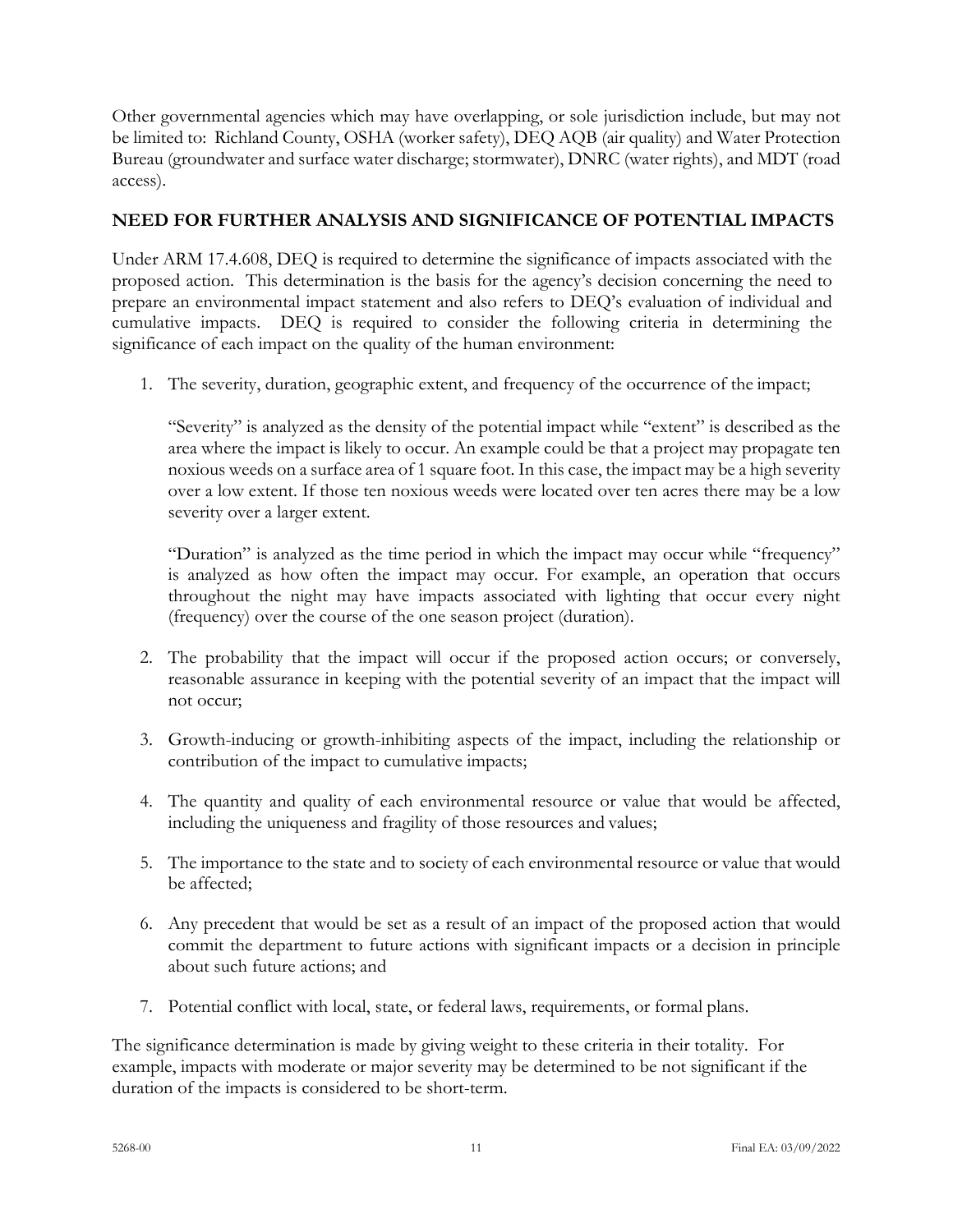As another example, however, moderate or major impacts of short-term duration may be considered to be significant if the quantity and quality of the resource is limited and/or the resource is considered to be unique or fragile. As a final example, moderate or major impacts to a resource may be determined to be not significant if the quantity of that resource is high or the quality of the resource is not unique or fragile.

Pursuant to ARM 17.4.607, preparation of an environmental assessment is the appropriate level of environmental review under MEPA if statutory requirements do not allow sufficient time for an agency to prepare an environmental impact statement. An agency determines whether sufficient time is available to prepare an environmental impact statement by comparing statutory requirements that establish when the agency must make its decision on the proposed action with the time required to obtain public review of an environmental impact statement plus a reasonable period to prepare a draft environmental review and, if required, a final environmental impact statement.

# SIGNIFICANCE DETERMINATION

The severity, duration, geographic extent and frequency of the occurrence of the impacts associated with the proposed action would be limited. Crusoe proposes to construct and operate the proposed action on private land located in Section 15, Township 27 North, Range 57 East, in Roosevelt County**,**  Montana.

DEQ has not identified any significant impacts associated with the proposed action for any environmental resource. Approving Crusoe's Air Quality Application would not set precedent that commits DEQ to future actions with significant impacts or a decision in principle about such future actions. If Crusoe submits another permit application, DEQ is not committed to approve those applications. DEQ would conduct a new environmental review for any subsequent air quality permit applications sought by Crusoe. DEQ would make a decision on Crusoe's subsequent application based on the criteria set forth in the Clean Air Act of Montana.

DEQ's issuance of an Air Quality Permit to Crusoe for this proposed operation does not set a precedent for DEQ's review of other applications, including the level of environmental review. The level of environmental review decision is made based on a case-specific consideration of the criteria set forth in ARM 17.4.608.

DEQ does not believe that the proposed action has any growth-inducing or growth-inhibiting aspects or that it conflicts with any local, state, or federal laws, requirements, or formal plans. Based on a consideration of the criteria set forth in ARM 17.4.608, the proposed state action is not predicted to significantly impact the quality of the human environment. Therefore, at this time, preparation of an environmental assessment is determined to be the appropriate level of environmental review under the Montana Environmental Protection Act.

# **Environmental Assessment and Significance Determination Prepared By:**

| <b>John P. Proulx</b> | <b>Environmental Scientist 2</b> |
|-----------------------|----------------------------------|
| Name                  | Title                            |